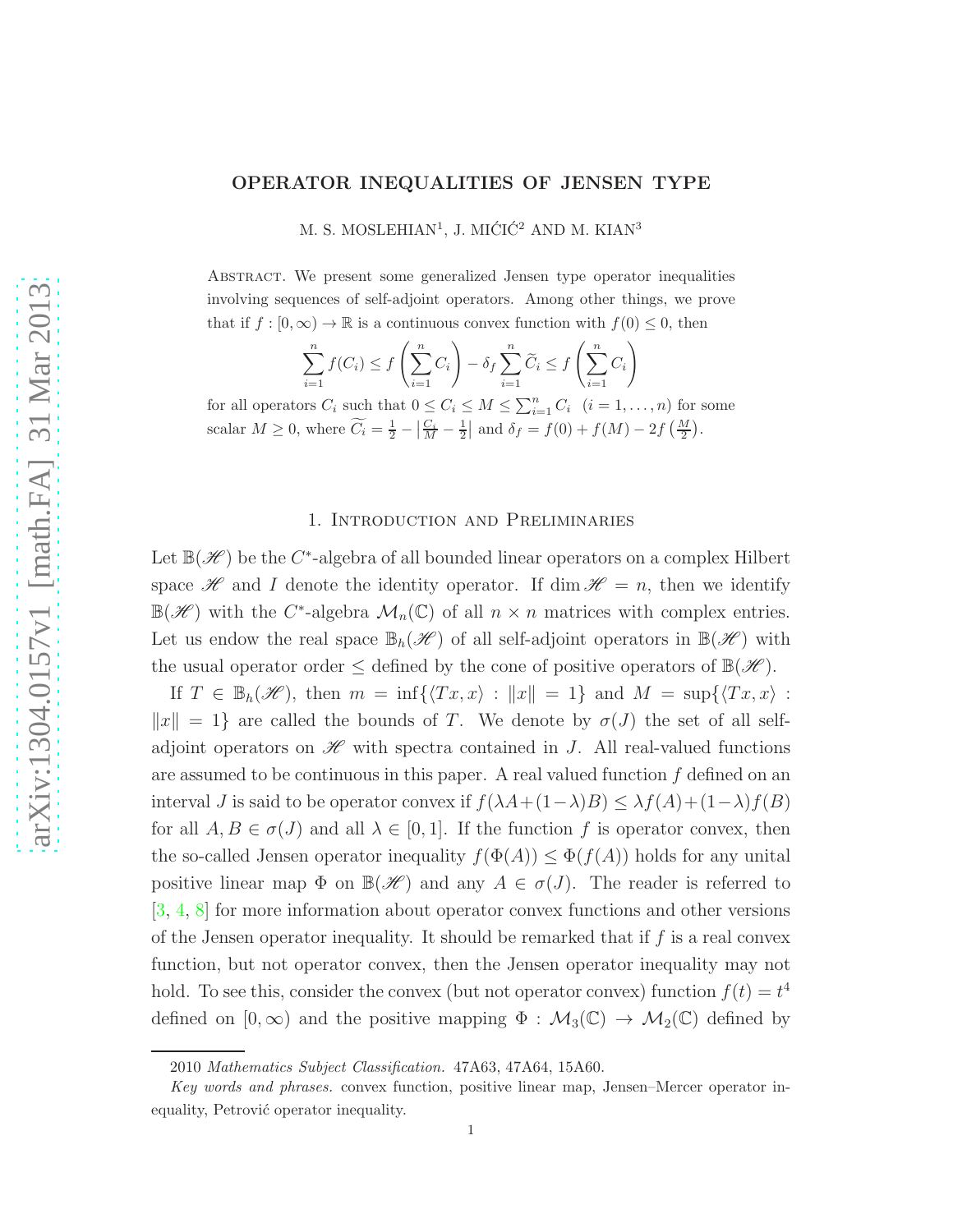$$
\Phi((a_{ij})_{1\leq i,j\leq 3}) = (a_{ij})_{1\leq i,j\leq 2} \text{ for any } A = (a_{ij})_{1\leq i,j\leq 3} \in \mathcal{M}_3(\mathbb{C}). \text{ If }
$$

$$
A = \begin{pmatrix} 2 & 2 & 0 \\ 2 & 3 & 1 \\ 0 & 1 & 3 \end{pmatrix},
$$

then there is no relationship between

$$
f(\Phi(A)) = \begin{pmatrix} 36 & 46 \\ 46 & 59 \end{pmatrix}
$$
 and  $\Phi(f(A)) = \begin{pmatrix} 36 & 48 \\ 48 & 68 \end{pmatrix}$ 

in the usual operator order.

Recently, in [\[6\]](#page-16-3) a version of the Jensen operator inequality was given without operator convexity as follows:

**Theorem A.** [\[6,](#page-16-3) Theorem 1] Let  $(A_1, \ldots, A_n)$  be an *n*-tuple of operators  $A_i \in$  $\mathbb{B}_h(\mathscr{H})$  with bounds  $m_i$  and  $M_i$ ,  $m_i \leq M_i$ , and let  $(\Phi_1, \ldots, \Phi_n)$  be an *n*-tuple of positive linear mappings  $\Phi_i$  on  $\mathbb{B}(\mathscr{H})$  such that  $\sum_{i=1}^n \Phi_i(I) = I$ . If

$$
(m_C, M_C) \cap [m_i, M_i] = \emptyset \tag{1.1}
$$

for all  $1 \leq i \leq n$ , where  $m_C$  and  $M_C$  with  $m_C \leq M_C$  are bounds of the self-adjoint operator  $C = \sum_{i=1}^{n} \Phi_i(A_i)$ , then

$$
f\left(\sum_{i=1}^{n} \Phi_i(A_i)\right) \le \sum_{i=1}^{n} \Phi_i\left(f(A_i)\right) \tag{1.2}
$$

holds for every convex function  $f: J \to \mathbb{R}$  provided that the interval J contains all  $m_i, M_i$ ; see also [\[7\]](#page-16-4).

Another variant of the Jesnen operator inequality is the so-called Jensen– Mercer operator inequality  $[5]$  asserting that if f is a real convex function on an interval  $[m, M]$ , then

$$
f\left(M+m-\sum_{i=1}^n \Phi_i(A_i)\right) \le f(M)+f(m)-\sum_{i=1}^n \Phi_i(f(A_i)),
$$

where  $\Phi_1, \dots, \Phi_n$  are positive linear maps on  $\mathbb{B}(\mathscr{H})$  with  $\sum_{i=1}^n \Phi_i(I) = I$  and  $A_1, \cdots, A_n \in \sigma([m, M]).$ 

Recently, in [\[9\]](#page-16-6) an extension of the Jensen–Mercer operator inequality was presented as follows:

**Theorem B.**[\[9,](#page-16-6) Corollary 2.3] Let f be a convex function on an interval J. Let  $A_i, B_i, C_i, D_i \in \sigma(J)$   $(i = 1, \cdots, n)$  such that  $A_i + D_i = B_i + C_i$  and  $A_i \leq$  $m \leq B_i, C_i \leq M \leq D_i$ . Let  $\Phi_1, \cdots, \Phi_n$  be positive linear maps on  $\mathbb{B}(\mathscr{H})$  with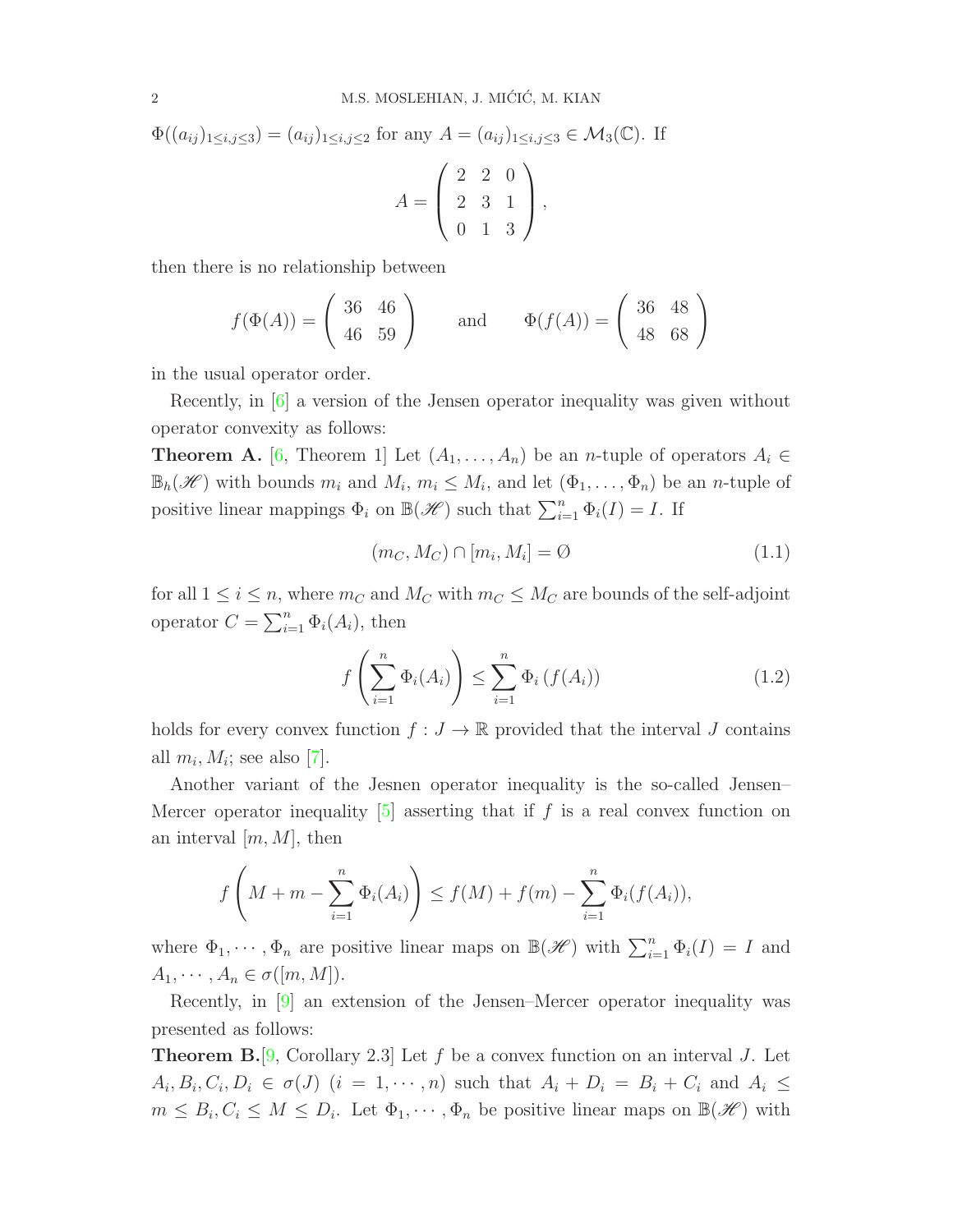$$
\sum_{i=1}^{n} \Phi_i(I) = I.
$$
 Then  

$$
f\left(\sum_{i=1}^{n} \Phi_i(B_i)\right) + f\left(\sum_{i=1}^{n} \Phi_i(C_i)\right) \le \sum_{i=1}^{n} \Phi_i(f(A_i)) + \sum_{i=1}^{n} \Phi_i(f(D_i)).
$$
 (1.3)

The authors of  $[9]$  used inequality  $(1.3)$  to obtain some operator inequalities. In particular, they gave a generalization of the Petrović operator inequality as follows:

**Theorem C.**[\[9,](#page-16-6) Corollary 2.5] Let  $A, D, B_i \in \sigma(J)$   $(i = 1, \dots, n)$  such that  $A + D = \sum_{i=1}^{n} B_i$  and  $A \leq m \leq B_i \leq M \leq D$   $(i = 1, \dots, n)$  for two real numbers  $m < M$ . If f is convex on J, then

<span id="page-2-0"></span>
$$
\sum_{i=1}^{n} f(B_i) \le (n-1)f\left(\frac{1}{n-1}A\right) + f(D).
$$

If  $f : [0, \infty) \to \mathbb{R}$  is a convex function such that  $f(0) = 0$ , then

<span id="page-2-1"></span> $f(a) + f(b) \le f(a+b)$  (1.4)

for all scalars  $a, b \geq 0$ . However, if the scalars  $a, b$  are replaced by two positive operators, this inequality may not hold. For example if  $f(t) = t^2$  and A, B are the following two positive matrices

$$
A = \begin{pmatrix} 1 & 0 & 0 \\ 0 & 1 & 1 \\ 0 & 1 & 2 \end{pmatrix} \text{ and } B = \begin{pmatrix} 1 & 1 & 1 \\ 1 & 2 & 0 \\ 1 & 0 & 2 \end{pmatrix},
$$

then a straightforward computation reveals that there is no relationship between  $A^2 + B^2$  and  $(A + B)^2$  under the operator order. Many authors tried to obtain some operator extensions of  $(1.4)$ . In [\[10\]](#page-16-7), it was shown that

$$
f(A+B) \le f(A) + f(B)
$$

for all non-negative operator monotone functions  $f : [0, \infty) \to [0, \infty)$  if and only if  $AB + BA$  is positive.

Another operator extension of [\(1.4\)](#page-2-1) was established in [\[9\]](#page-16-6)

**Theorem D.** [\[9,](#page-16-6) Corollary 2.9] If  $f : [0, \infty) \to [0, \infty)$  is a convex function with  $f(0) \leq 0$ , then  $f(A) + f(B) \leq f(A + B)$  for all invertible positive operators A, B such that  $A \leq MI \leq A + B$  and  $B \leq MI \leq A + B$  for some scalar  $M \geq 0$ .

Some other operator extensions of  $(1.4)$  can be found in [\[1,](#page-16-8) [2,](#page-16-9) [11\]](#page-16-10). In this paper, as a continuation of  $[9]$ , we extend inequality  $(1.3)$ , refine  $(1.3)$  and improve some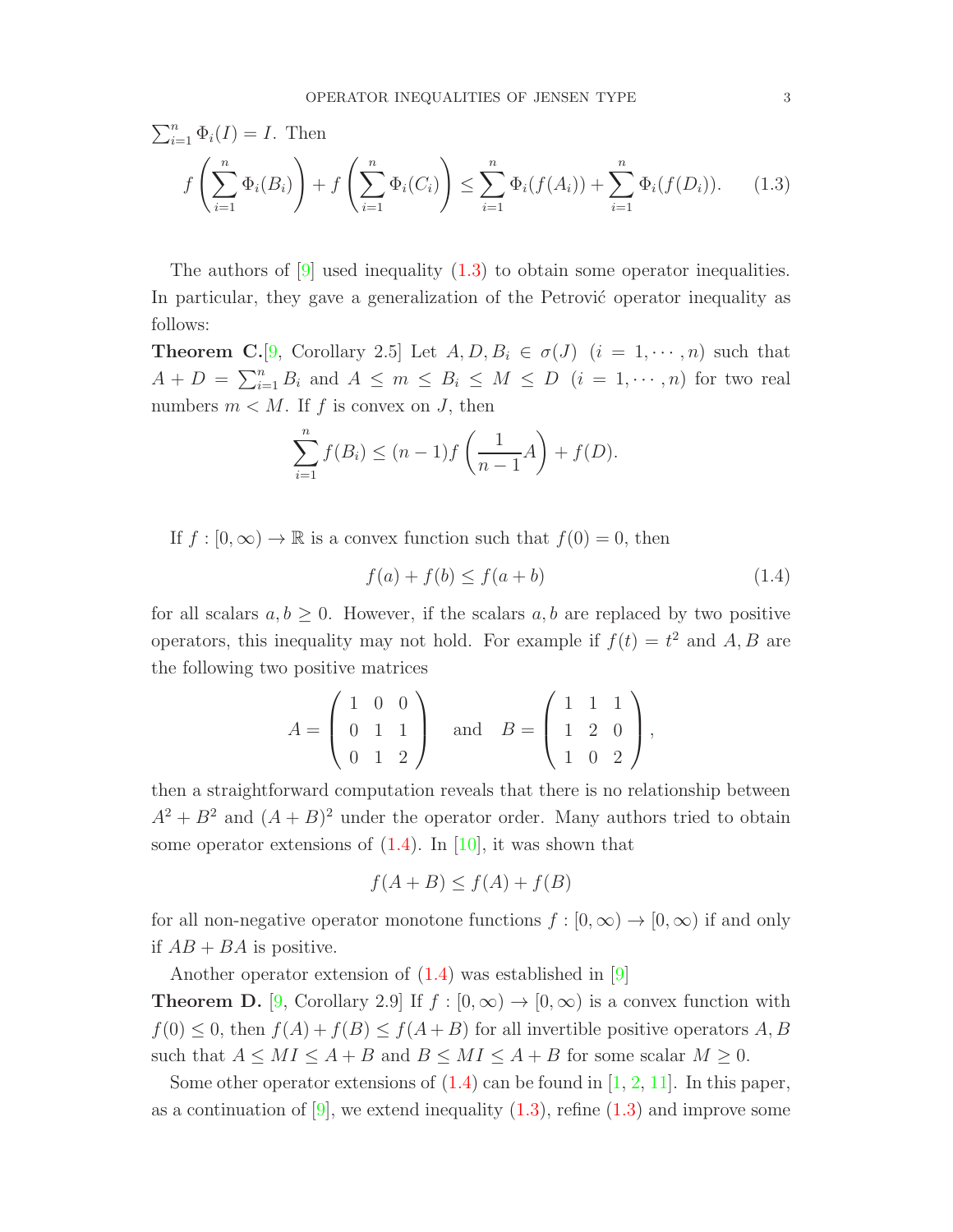of our results in  $[9]$ . Some applications such as further refinements of the Petrović operator inequality and the Jensen–Mercer operator inequality are presented as well.

## 2. RESULTS

To presenting our results, we introduce the abbreviation:

$$
\delta_f = f(m) + f(M) - 2f\left(\frac{m+M}{2}\right)
$$

for  $f : [m, M] \to \mathbb{R}, m < M$ .

We need the following lemma may be found in [\[7,](#page-16-4) Lemma 2]. We give a proof for the sake of completeness.

<span id="page-3-2"></span>**Lemma 2.1.** Let  $A \in \sigma([m, M])$ , for some scalars  $m < M$ . Then

<span id="page-3-0"></span>
$$
f(A) \le \frac{M-A}{M-m} f(m) + \frac{A-m}{M-m} f(M) - \delta_f \widetilde{A}
$$
\n(2.1)

holds for every convex function  $f : [m, M] \to \mathbb{R}$ , where

$$
\widetilde{A} = \frac{1}{2} - \frac{1}{M-m} \left| A - \frac{m+M}{2} \right|.
$$

If f is concave on  $[m, M]$ , then inequality  $(2.1)$  is reversed.

*Proof.* First assume that  $a, b \in [m, M]$  and  $\lambda \in [0, 1/2]$  so that  $\lambda \leq 1 - \lambda$ . Then

$$
f(\lambda a + (1 - \lambda)b) = f\left(2\lambda \frac{a+b}{2} + (1 - 2\lambda)b\right)
$$
  
\n
$$
\leq 2\lambda f\left(\frac{a+b}{2}\right) + (1 - 2\lambda)f(b)
$$
  
\n
$$
= \lambda f(a) + (1 - \lambda)f(b) - \lambda\left(f(a) + f(b) - 2f\left(\frac{a+b}{2}\right)\right).
$$

It follows that

<span id="page-3-1"></span>
$$
f(\lambda a + (1 - \lambda)b)
$$
  
\n
$$
\leq \lambda f(a) + (1 - \lambda)f(b) - \min\{\lambda, 1 - \lambda\} \left( f(a) + f(b) - 2f\left(\frac{a+b}{2}\right) \right)
$$
\n(2.2)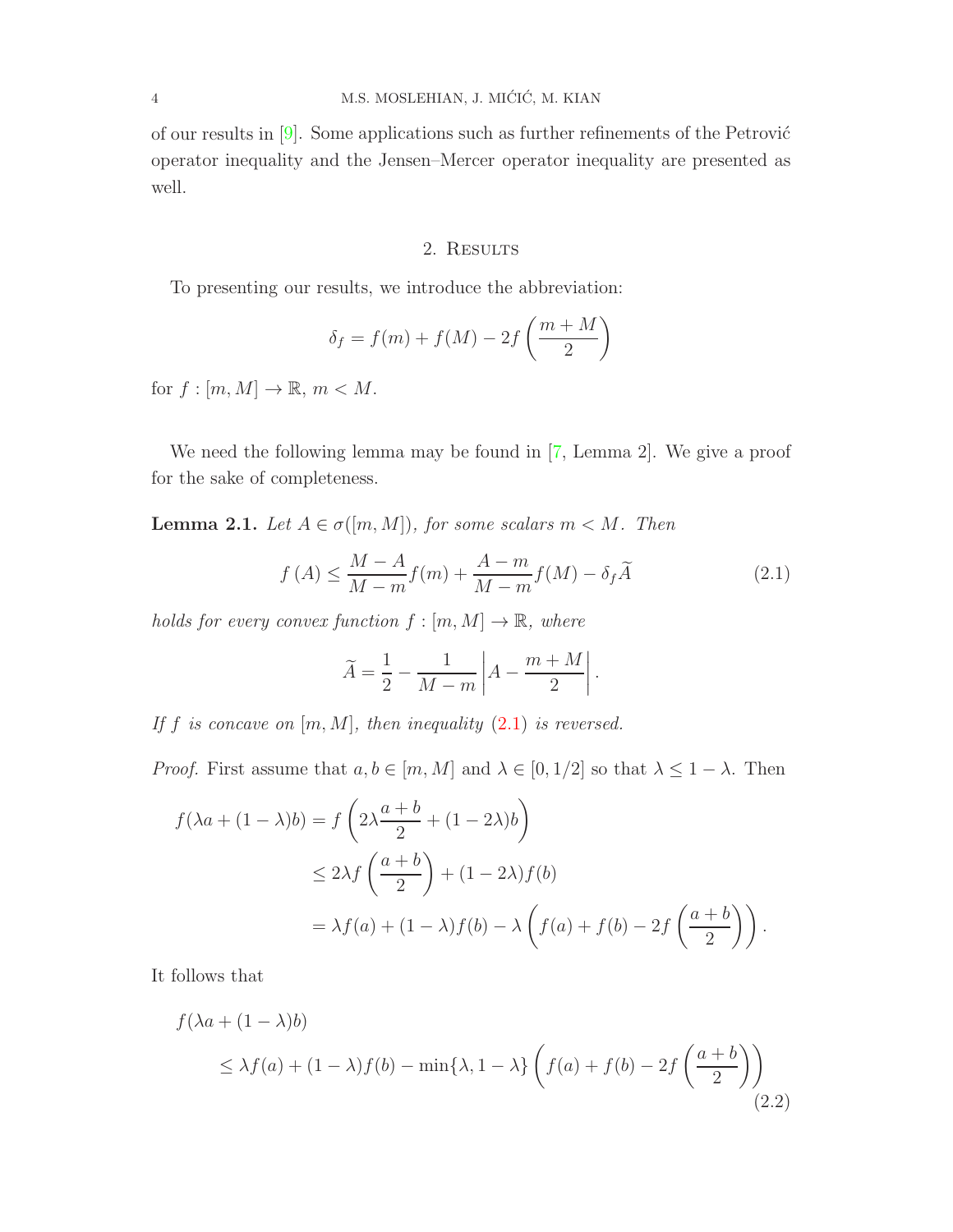for all  $a, b \in [m, M]$  and all  $\lambda \in [0, 1]$ . If  $t \in [m, M]$ , then by using  $(2.2)$  with  $\lambda = \frac{M-t}{M-m}$  $\frac{M-t}{M-m}$ ,  $a = m$  and  $b = M$  we obtain

<span id="page-4-0"></span>
$$
f(t) = f\left(\frac{M-t}{M-m}m + \frac{t-m}{M-m}M\right) \le \frac{M-t}{M-m}f(m) + \frac{t-m}{M-m}f(M)
$$

$$
-\min\left\{\frac{M-t}{M-m}, \frac{t-m}{M-m}\right\} \left(f(m) + f(M) - 2f\left(\frac{m+M}{2}\right)\right) \tag{2.3}
$$

for any  $t \in [m, M]$ . Since min  $\left\{ \frac{M-t}{M-m}, \frac{t-m}{M-n} \right\}$  $\frac{t-m}{M-m}$ } =  $\frac{1}{2} - \frac{1}{M-1}$  $\frac{1}{M-m}\left| t-\frac{m+M}{2}\right|$  $\frac{+M}{2}$ , we have from [\(2.3\)](#page-4-0) that

<span id="page-4-1"></span>
$$
f(t) \le \frac{M-t}{M-m} f(m) + \frac{t-m}{M-m} f(M)
$$
  
 
$$
- \left(\frac{1}{2} - \frac{1}{M-m} \left| t - \frac{m+M}{2} \right| \right) \left( f(m) + f(M) - 2f\left(\frac{m+M}{2}\right) \right),
$$
 (2.4)

for all  $t \in [m, M]$ . Now if  $A \in \sigma([m, M])$ , then by utilizing the functional calculus to  $(2.4)$  we obtain  $(2.1)$ .

In the next theorem we present a generalization of [\[9,](#page-16-6) Theorem 2.1].

<span id="page-4-4"></span>**Theorem 2.2.** Let  $\Phi_i$ ,  $\overline{\Phi}_i$ ,  $\Psi_i$ ,  $\overline{\Psi}_i$  be positive linear mappings on  $\mathbb{B}(\mathscr{H})$  such that  $\sum_{i=1}^{n_1} \Phi_i(I) = \alpha I$ ,  $\sum_{i=1}^{n_2} \overline{\Phi}_i(I) = \beta I$ ,  $\sum_{i=1}^{n_3} \Psi_i(I) = \gamma I$ ,  $\sum_{i=1}^{n_4} \overline{\Psi}_i(I) = \delta I$  for some real numbers  $\alpha, \beta, \gamma, \delta > 0$ . Let  $A_i$   $(i = 1, \ldots, n_1)$ ,  $D_i$   $(i = 1, \ldots, n_2)$ ,  $C_i$  $(i = 1, \ldots, n_3)$  and  $B_i$   $(i = 1, \ldots, n_4)$  be operators in  $\sigma(J)$  such that  $A_i \leq m \leq$  $B_i, C_i \leq M \leq D_i$  for two real numbers  $m < M$ . If

<span id="page-4-3"></span><span id="page-4-2"></span>
$$
\frac{1}{\alpha} \sum_{i=1}^{n_1} \Phi_i(A_i) + \frac{1}{\delta} \sum_{i=1}^{n_2} \overline{\Phi}_i(D_i) = \frac{1}{\gamma} \sum_{i=1}^{n_3} \Psi_i(C_i) + \frac{1}{\beta} \sum_{i=1}^{n_4} \overline{\Psi}_i(B_i),
$$
(2.5)

then

$$
f\left(\frac{1}{\gamma}\sum_{i=1}^{n_3}\Psi_i(C_i)\right) + f\left(\frac{1}{\beta}\sum_{i=1}^{n_4}\overline{\Psi}_i(B_i)\right) \leq \frac{1}{\alpha}\sum_{i=1}^{n_1}\Phi_i\left(f(A_i)\right) + \frac{1}{\delta}\sum_{i=1}^{n_2}\overline{\Phi}_i\left(f(D_i)\right) - \delta_f\widetilde{X}
$$

$$
\leq \frac{1}{\alpha}\sum_{i=1}^{n_1}\Phi_i\left(f(A_i)\right) + \frac{1}{\delta}\sum_{i=1}^{n_2}\overline{\Phi}_i\left(f(D_i)\right)
$$
(2.6)

holds for every convex function  $f: J \to \mathbb{R}$ , where

$$
\widetilde{X} = 1 - \frac{1}{M-m} \left( \left| \frac{1}{\beta} \sum_{i=1}^{n_4} \overline{\Psi_i}(B_i) - \frac{m+M}{2} \right| + \left| \frac{1}{\gamma} \sum_{i=1}^{n_3} \Psi_i(C_i) - \frac{m+M}{2} \right| \right).
$$

If f is concave, then the reverse inequalities are valid in  $(2.6)$ .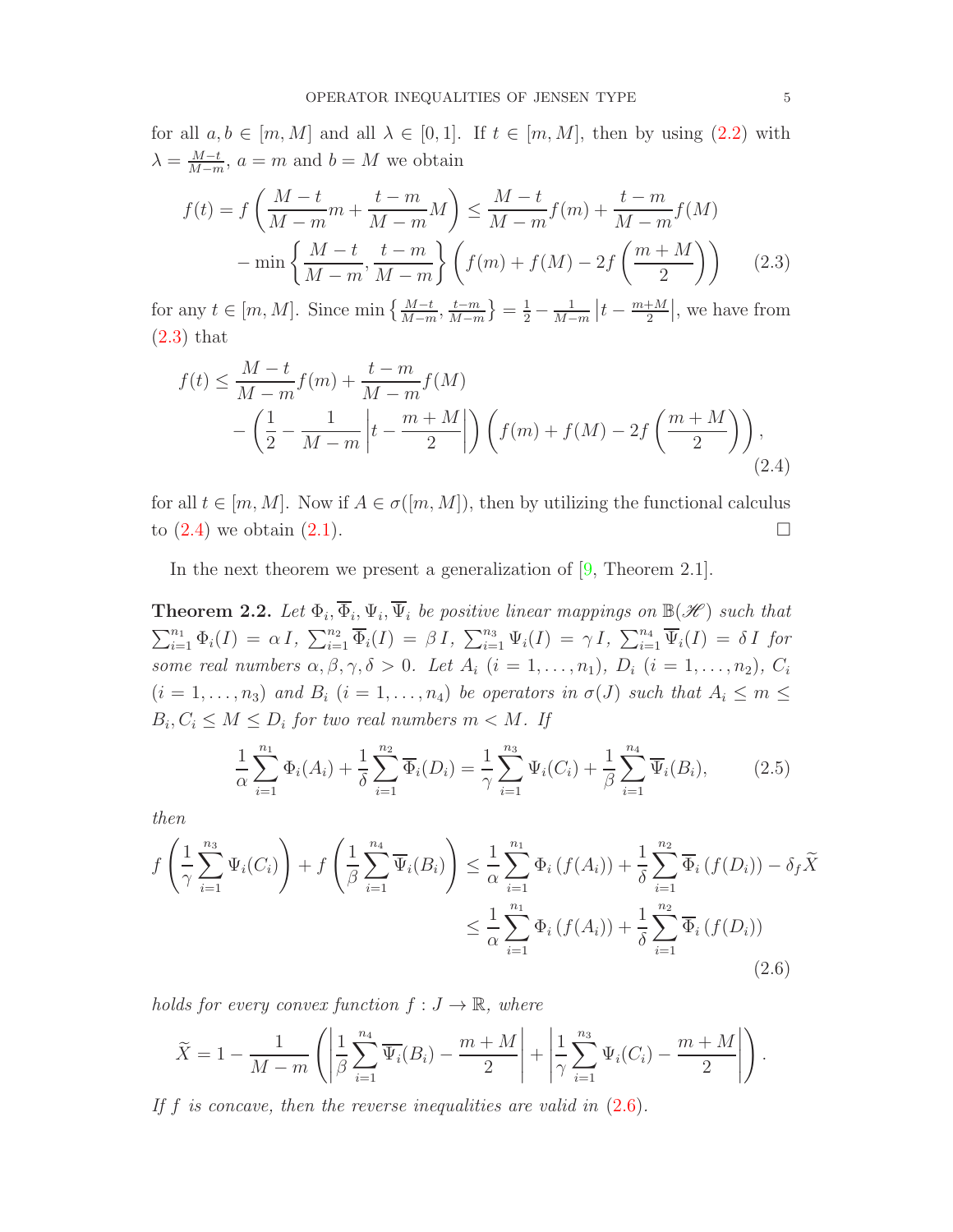*Proof.* We prove only the case when f is convex. Let  $[m, M] \subseteq J$ . It follows from the convexity of  $f$  on  $J$  that

$$
f(t) \ge \frac{M-t}{M-m} f(m) + \frac{t-m}{M-m} f(M)
$$
\n(2.7)

for all  $t \in J \setminus [m, M]$ . Hence, by  $A_i \leq m$  and  $D_i \geq M$  we have

<span id="page-5-0"></span>
$$
f(A_i) \ge \frac{M - A_i}{M - m} f(m) + \frac{A_i - m}{M - m} f(M) \quad (i = 1, \cdots, n_1)
$$
 (2.8)

and similarly

<span id="page-5-1"></span>
$$
f(D_i) \ge \frac{M - D_i}{M - m} f(m) + \frac{D_i - m}{M - m} f(M) \quad (i = 1, \cdots, n_2).
$$
 (2.9)

Applying the positive linear mappings  $\Phi_i$  and  $\Phi_i$ , respectively, to both sides of  $(2.8)$  and  $(2.9)$  and summing we get

<span id="page-5-4"></span>
$$
\frac{1}{\alpha} \sum_{i=1}^{n_1} \Phi_i(f(A_i)) \ge \frac{M - \frac{1}{\alpha} \sum_{i=1}^{n_1} \Phi_i(A_i)}{M - m} f(m) + \frac{\frac{1}{\alpha} \sum_{i=1}^{n_1} \Phi_i(A_i) - m}{M - m} f(M)
$$
(2.10)

and

<span id="page-5-5"></span>
$$
\frac{1}{\delta} \sum_{i=1}^{n_2} \overline{\Phi}_i(f(D_i)) \ge \frac{M - \frac{1}{\delta} \sum_{i=1}^{n_2} \overline{\Phi}_i(D_i)}{M - m} f(m) + \frac{\frac{1}{\delta} \sum_{i=1}^{n_2} \overline{\Phi}_i(D_i) - m}{M - m} f(M). (2.11)
$$

On the other hand, taking into account that  $m \leq \frac{1}{\beta}$  $\frac{1}{\beta}\sum_{i=1}^{n_4} \overline{\Psi_i}(B_i), \frac{1}{\gamma}$  $\frac{1}{\gamma} \sum_{i=1}^{n_3} \Psi_i(C_i) \leq M$ and using Lemma [2.1](#page-3-2) we obtain

<span id="page-5-2"></span>
$$
f\left(\frac{1}{\beta}\sum_{i=1}^{n_4}\overline{\Psi_i}(B_i)\right) \le \frac{M - \frac{1}{\beta}\sum_{i=1}^{n_4}\overline{\Psi_i}(B_i)}{M - m}f(m) + \frac{\frac{1}{\beta}\sum_{i=1}^{n_4}\overline{\Psi_i}(B_i) - m}{M - m}f(M) - \delta_f\widetilde{B}
$$
\n(2.12)

and

<span id="page-5-3"></span>
$$
f\left(\frac{1}{\gamma}\sum_{i=1}^{n_3}\Psi_i(C_i)\right) \le \frac{M - \frac{1}{\gamma}\sum_{i=1}^{n_3}\Psi_i(C_i)}{M - m}f(m) + \frac{\frac{1}{\gamma}\sum_{i=1}^{n_3}\Psi_i(C_i) - m}{M - m}f(M) - \delta_f\widetilde{C},\tag{2.13}
$$

where  $\widetilde{B} = \frac{1}{2} - \frac{1}{M-1}$ M−m 1  $\frac{1}{\beta}\sum_{i=1}^{n_4} \overline{\Psi_i}(B_i) - \frac{m+M}{2}$ and  $\widetilde{C} = \frac{1}{2} - \frac{1}{M-1}$  $M-m$  1  $\frac{1}{\gamma} \sum_{i=1}^{n_3} \Psi_i(C_i) - \frac{m+M}{2}$   . Adding two inequalities  $(2.12)$  and  $(2.13)$  and putting

$$
\widetilde{X} = 1 - \frac{1}{M-m} \left( \left| \frac{1}{\beta} \sum_{i=1}^{n_4} \overline{\Psi_i}(B_i) - \frac{m+M}{2} \right| + \left| \frac{1}{\gamma} \sum_{i=1}^{n_3} \Psi_i(C_i) - \frac{m+M}{2} \right| \right)
$$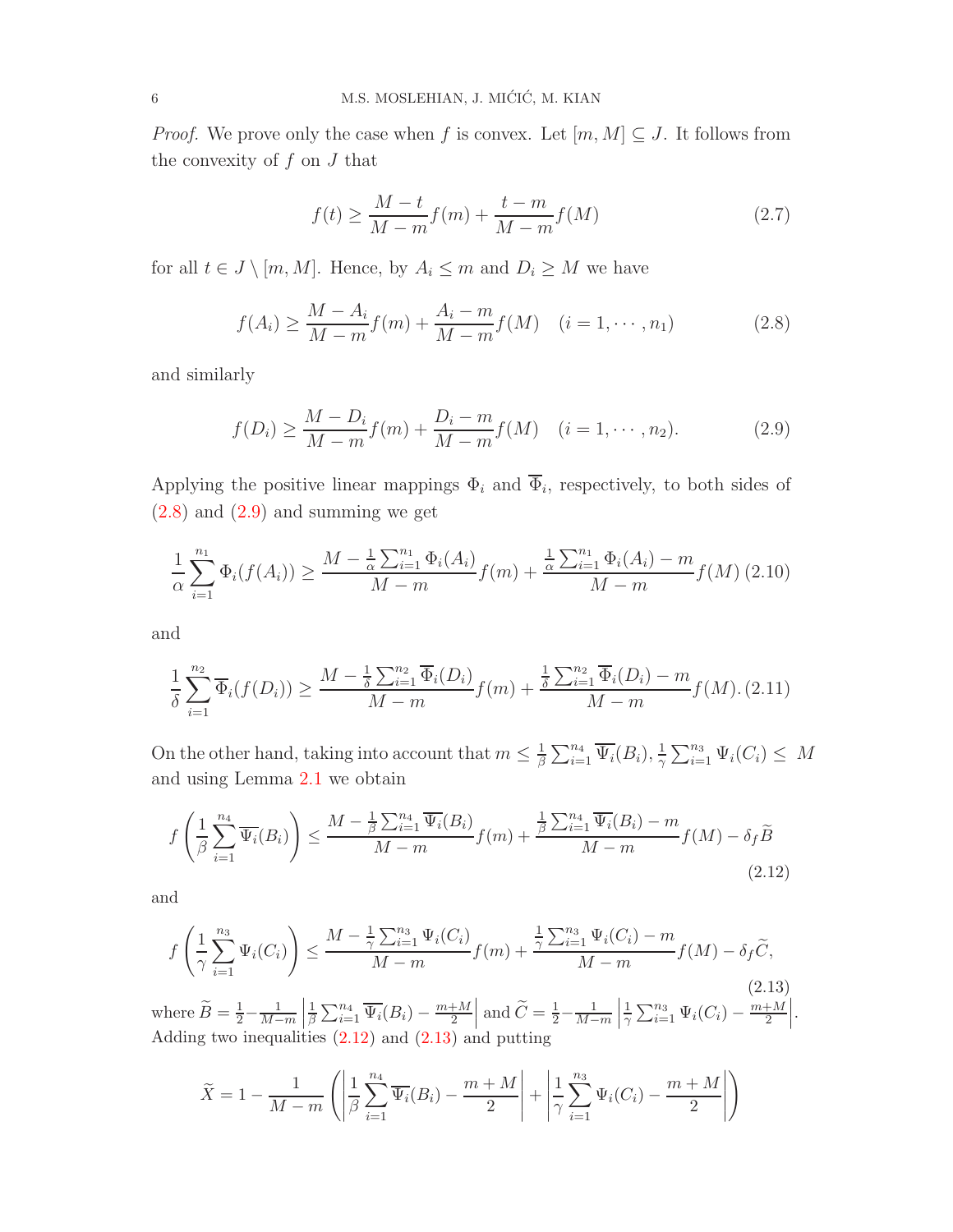we obtain

$$
f\left(\frac{1}{\beta}\sum_{i=1}^{n_4}\overline{\Psi_i}(B_i)\right) + f\left(\frac{1}{\gamma}\sum_{i=1}^{n_3}\Psi_i(C_i)\right)
$$
  
\n
$$
\leq \frac{2M - \frac{1}{\beta}\sum_{i=1}^{n_4}\overline{\Psi_i}(B_i) - \frac{1}{\gamma}\sum_{i=1}^{n_3}\Psi_i(C_i)}{M - m}f(m)
$$
  
\n
$$
+ \frac{\frac{1}{\beta}\sum_{i=1}^{n_4}\overline{\Psi_i}(B_i) + \frac{1}{\gamma}\sum_{i=1}^{n_3}\Psi_i(C_i) - 2m}{M - m}f(M) - \delta_f\widetilde{X}
$$
  
\n
$$
= \frac{2M - \frac{1}{\alpha}\sum_{i=1}^{n_1}\Phi_i(A_i) - \frac{1}{\delta}\sum_{i=1}^{n_2}\overline{\Phi_i}(D_i)}{M - m}f(m)
$$
  
\n
$$
+ \frac{\frac{1}{\alpha}\sum_{i=1}^{n_1}\Phi_i(A_i) + \frac{1}{\delta}\sum_{i=1}^{n_2}\overline{\Phi_i}(D_i) - 2m}{M - m}f(M) - \delta_f\widetilde{X} \quad \text{(by (2.5))}
$$
  
\n
$$
\leq \frac{1}{\alpha}\sum_{i=1}^{n_1}\Phi_i(f(A_i)) + \frac{1}{\delta}\sum_{i=1}^{n_2}\overline{\Phi_i}(f(D_i)) - \delta_f\widetilde{X}, \quad \text{(by (2.10) and (2.11))}
$$

which is the first inequality in [\(2.6\)](#page-4-2).

Furthermore,  $m \leq \frac{1}{\beta}$  $\frac{1}{\beta}\sum_{i=1}^{n_4} \overline{\Psi_i}(B_i), \frac{1}{\gamma}$  $\frac{1}{\gamma} \sum_{i=1}^{n_3} \Psi_i(C_i) \leq M$ . The numerical inequality  $|t - \frac{m+M}{2}| \leq \frac{M-m}{2}$   $(m \leq t \leq M)$  yields that

$$
\left|\frac{1}{\beta}\sum_{i=1}^{n_4}\overline{\Psi_i}(B_i)-\frac{m+M}{2}\right|+\left|\frac{1}{\gamma}\sum_{i=1}^{n_3}\Psi_i(C_i)-\frac{m+M}{2}\right|\leq M-m.
$$

Therefore  $\widetilde{X} \geq 0$ . Moreover, f is convex on  $[m, M]$ . Hence  $\delta_f \geq 0$ . So the second inequality in  $(2.6)$  holds.

Remark 2.3. We can conclude some other versions of inequality [\(2.6\)](#page-4-2). In fact, under the assumptions in Theorem [2.2](#page-4-4) the following inequalities hold true:

$$
(1) \frac{1}{\gamma} \sum_{i=1}^{n_3} \Psi_i(f(C_i)) + \frac{1}{\beta} \sum_{i=1}^{n_4} \overline{\Psi_i}(f(B_i)) \le f\left(\frac{1}{\alpha} \sum_{i=1}^{n_1} \Phi_i(A_i)\right) + f\left(\frac{1}{\delta} \sum_{i=1}^{n_2} \overline{\Phi_i}(D_i)\right) - \delta_f \widetilde{X}_2
$$
  
\n
$$
\le f\left(\frac{1}{\alpha} \sum_{i=1}^{n_1} \Phi_i(A_i)\right) + f\left(\frac{1}{\delta} \sum_{i=1}^{n_2} \overline{\Phi_i}(D_i)\right);
$$
  
\n(2)  $f\left(\frac{1}{\gamma} \sum_{i=1}^{n_3} \Psi_i(C_i)\right) + \frac{1}{\beta} \sum_{i=1}^{n_4} \overline{\Psi_i}(f(B_i)) \le f\left(\frac{1}{\alpha} \sum_{i=1}^{n_1} \Phi_i(A_i)\right) + \frac{1}{\delta} \sum_{i=1}^{n_2} \overline{\Phi_i}(f(D_i)) - \delta_f \widetilde{X}_3$   
\n
$$
\le f\left(\frac{1}{\alpha} \sum_{i=1}^{n_1} \Phi_i(A_i)\right) + \frac{1}{\delta} \sum_{i=1}^{n_2} \overline{\Phi_i}(f(D_i)),
$$

in which

$$
\widetilde{X}_2 = 1 - \frac{1}{M-m} \left[ \frac{1}{\gamma} \sum_{i=1}^{n_3} \Psi_i \left( \left| C_i - \frac{M+m}{2} \right| \right) + \frac{1}{\beta} \sum_{i=1}^{n_4} \overline{\Psi_i} \left( \left| B_i - \frac{M+m}{2} \right| \right) \right],
$$
  

$$
\widetilde{X}_3 = 1 - \frac{1}{M-m} \left[ \left| \frac{1}{\gamma} \sum_{i=1}^{n_3} \Psi_i(C_i) - \frac{M+m}{2} \right| + \frac{1}{\beta} \sum_{i=1}^{n_4} \overline{\Psi_i} \left( \left| B_i - \frac{M+m}{2} \right| \right) \right].
$$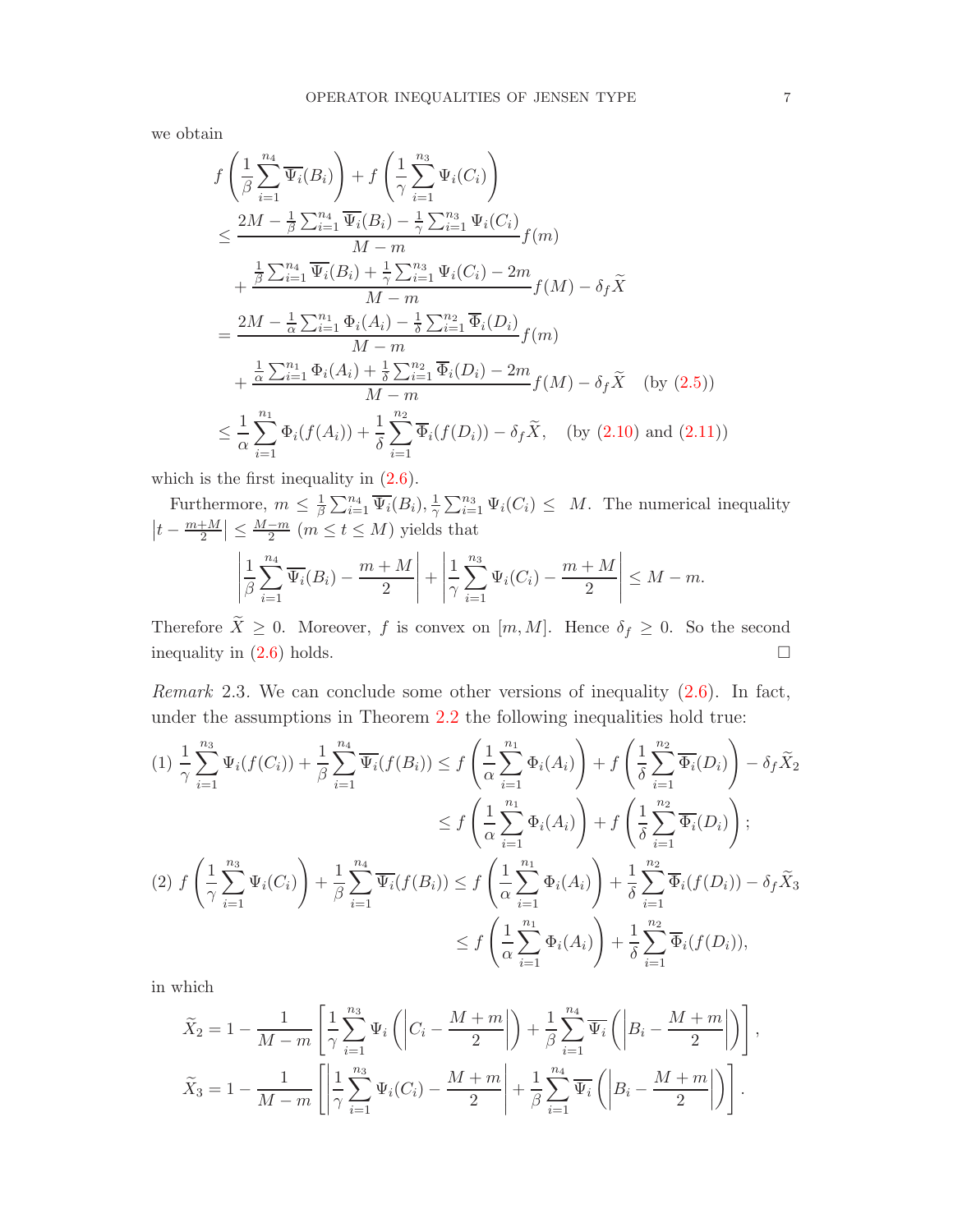Before giving an example, we present some special cases of Theorem [2.2](#page-4-4) which are useful in our applications. The next corollary provides a refinement of  $[9,$ Theorem 2.1].

**Corollary 2.4.** Let f be a convex function on an interval J. Let  $A, B, C, D \in$  $\sigma(J)$  such that  $A + D = B + C$  and  $A \leq m \leq B, C \leq M \leq D$  for two real numbers  $m < M$ . If  $\Phi$  is a unital positive linear map on  $\mathbb{B}(\mathcal{H})$ , then

<span id="page-7-0"></span>
$$
f(\Phi(B)) + f(\Phi(C)) \le \Phi(f(A)) + \Phi(f(D)) - \delta_f X
$$
  

$$
\le \Phi(f(A)) + \Phi(f(D)), \tag{2.14}
$$

where

$$
\widetilde{X} = 1 - \frac{1}{M-m} \left( \left| \Phi(B) - \frac{m+M}{2} \right| + \left| \Phi(C) - \frac{m+M}{2} \right| \right).
$$

In particular,

<span id="page-7-1"></span>
$$
f(B) + f(C) \le f(A) + f(D) - \delta_f \tilde{X} \le f(A) + f(D). \tag{2.15}
$$

If f is concave on J, then inequalities  $(2.14)$  and  $(2.15)$  are reversed.

Another special case of Theorem [2.2](#page-4-4) leads to a refinement of [\[9,](#page-16-6) Corollary 2.3].

<span id="page-7-2"></span>**Corollary 2.5.** Let f be a convex function on an interval J. Let  $A_i, B_i, C_i, D_i \in$  $\sigma(J)$   $(i = 1, \dots, n)$  such that  $A_i + D_i = B_i + C_i$  and  $A_i \leq m \leq B_i, C_i \leq M \leq n$  $D_i$   $(i = 1, \dots, n)$ . Let  $\Phi_1, \dots, \Phi_n$  be positive linear mappings on  $\mathbb{B}(\mathscr{H})$  with  $\sum_{i=1}^{n} \Phi_i(I) = I$ . Then

$$
(1) \ f\left(\sum_{i=1}^{n} \Phi_{i}(B_{i})\right) + f\left(\sum_{i=1}^{n} \Phi_{i}(C_{i})\right) \leq \sum_{i=1}^{n} \Phi_{i}(f(A_{i})) + \sum_{i=1}^{n} \Phi_{i}(f(D_{i})) - \delta_{f}\tilde{X}_{1}
$$
  
\n
$$
\leq \sum_{i=1}^{n} \Phi_{i}(f(A_{i})) + \sum_{i=1}^{n} \Phi_{i}(f(D_{i}));
$$
  
\n
$$
(2) \ \sum_{i=1}^{n} \Phi_{i}(f(B_{i})) + \sum_{i=1}^{n} \Phi_{i}(f(C_{i})) \leq f\left(\sum_{i=1}^{n} \Phi_{i}(A_{i})\right) + f\left(\sum_{i=1}^{n} \Phi_{i}(D_{i})\right) - \delta_{f}\tilde{X}_{2}
$$
  
\n
$$
\leq f\left(\sum_{i=1}^{n} \Phi_{i}(A_{i})\right) + f\left(\sum_{i=1}^{n} \Phi_{i}(D_{i})\right);
$$
  
\n
$$
(3) \ \sum_{i=1}^{n} \Phi_{i}(f(B_{i})) + f\left(\sum_{i=1}^{n} \Phi_{i}(C_{i})\right) \leq f\left(\sum_{i=1}^{n} \Phi_{i}(D_{i})\right) + \sum_{i=1}^{n} \Phi_{i}(f(A_{i})) - \delta_{f}\tilde{X}_{3}
$$
  
\n
$$
\leq f\left(\sum_{i=1}^{n} \Phi_{i}(D_{i})\right) + \sum_{i=1}^{n} \Phi_{i}(f(A_{i}));
$$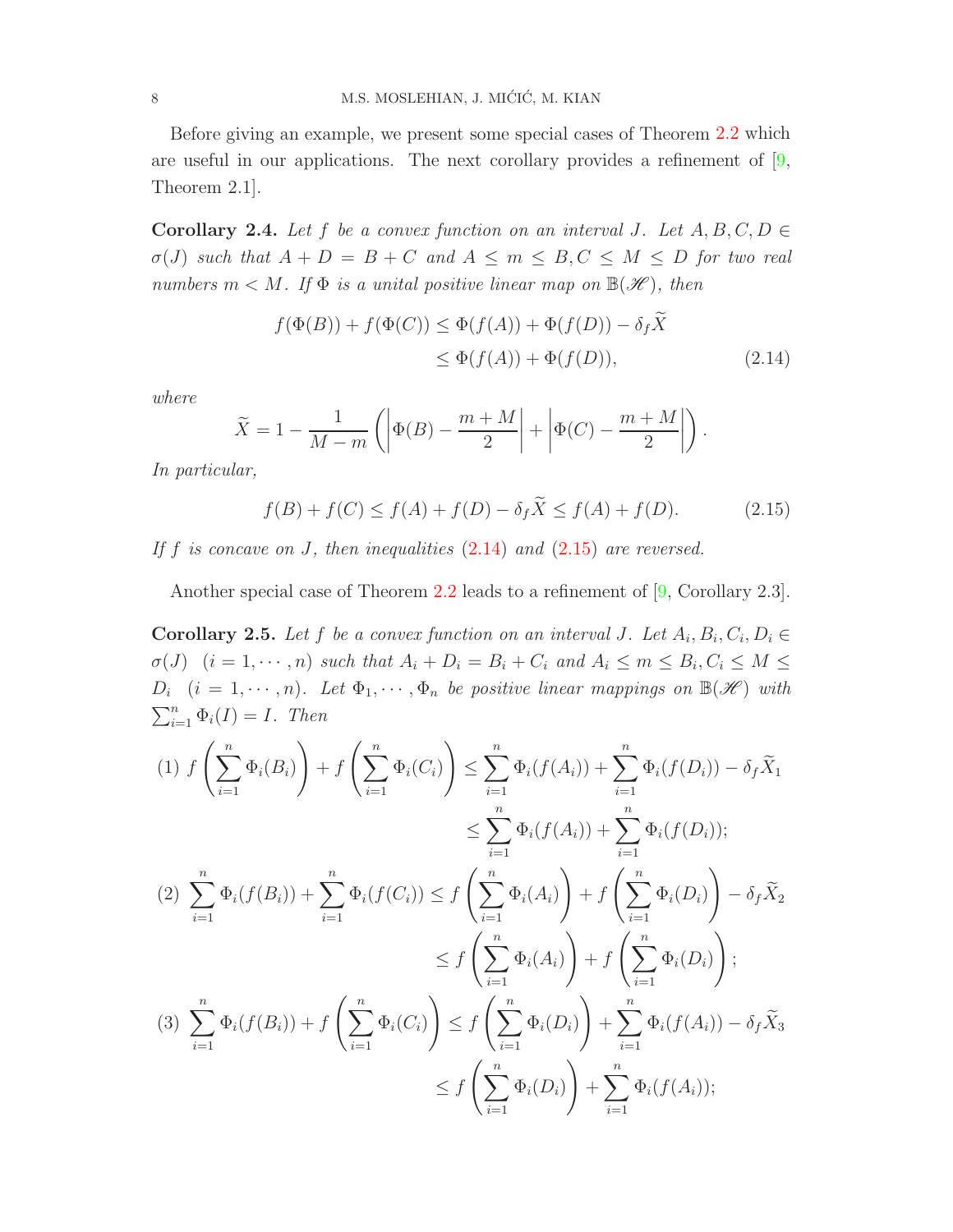where

$$
\widetilde{X}_1 = 1 - \frac{1}{M - m} \left[ \left| \sum_{i=1}^n \Phi_i(B_i) - \frac{m + M}{2} \right| + \left| \sum_{i=1}^n \Phi_i(C_i) - \frac{m + M}{2} \right| \right],
$$
\n
$$
\widetilde{X}_2 = 1 - \frac{1}{M - m} \left[ \sum_{i=1}^n \Phi_i \left( \left| B_i - \frac{m + M}{2} \right| \right) + \sum_{i=1}^n \Phi_i \left( \left| C_i - \frac{m + M}{2} \right| \right) \right],
$$
\n
$$
\widetilde{X}_3 = 1 - \frac{1}{M - m} \left[ \sum_{i=1}^n \Phi_i \left( \left| B_i - \frac{m + M}{2} \right| \right) + \left| \sum_{i=1}^n \Phi_i(C_i) - \frac{m + M}{2} \right| \right].
$$

Now we give an example to show that how Theorem [2.2](#page-4-4) works.

**Example 2.6.** Let  $n_i = 1$  for  $i = 1, 2, 3, 4$  and let  $f(t) = t^4$ . The function f is convex but not operator convex[\[3\]](#page-16-0). Let  $\Phi, \Psi, \Psi = \Phi$  in which

$$
\Phi: \mathcal{M}_3(\mathbb{C}) \to \mathcal{M}_2(\mathbb{C}), \quad \Phi((a_{ij})_{1 \le i,j \le 3}) = (a_{ij})_{1 \le i,j \le 2}.
$$

If

$$
A = \begin{pmatrix} 1 & -1 & 1 \\ -1 & 1 & 2 \\ 1 & 2 & -5 \end{pmatrix}, D = \begin{pmatrix} 9 & 1 & 1 \\ 1 & 10 & 2 \\ 1 & 2 & 15 \end{pmatrix}, C = \begin{pmatrix} 4 & 1 & 2 \\ 1 & 4 & 1 \\ 2 & 1 & 5 \end{pmatrix}, B = \begin{pmatrix} 6 & -1 & 1 \\ -1 & 7 & 1 \\ 1 & 1 & 5 \end{pmatrix},
$$

then  $\Phi(A) + \Phi(D) = \Phi(C) + \Phi(B)$  and  $A \leq 2.2I \leq C, B \leq 8I \leq D$ . Also  $\delta_f = 2766.4$  and  $X =$  $\left(\begin{array}{cc} 0.655 & 0.345 \\ 0.345 & 0.655 \end{array}\right)$ , whence  $(\Phi(C))^4 + (\Phi(B))^4 =$  $\left( \begin{array}{cc} 1891 & -859 \\ -859 & 3022 \end{array} \right)$ 

$$
(\Phi(C))^4 + (\Phi(B))^4 = \begin{pmatrix} -859 & 3022 \ 2514.5 & 8758 \ 2514.5 & 8758 \end{pmatrix} = (\Phi(A))^4 + (\Phi(D))^4 - \delta_f \tilde{X} \leq \begin{pmatrix} 7093 & 3469 \ 3469 & 10570 \end{pmatrix} = (\Phi(A))^4 + (\Phi(D))^4
$$
  
\n
$$
\leq \begin{pmatrix} 5318 & 2576.5 \ 2576.5 & 8867 \ 2576.5 & 8867 \ 4311.5 & 12263 \end{pmatrix} = (\Phi(A))^4 + (\Phi(D))^4 - \delta_f \tilde{X} \leq \begin{pmatrix} 7130 & 3531 \ 3531 & 10679 \ 5531 & 10679 \end{pmatrix} = \Phi(A^4) + (\Phi(D))^4
$$
  
\n
$$
\begin{pmatrix} 6202 & 4311.5 \ 4311.5 & 12263 \ 4311.5 & 12263 \end{pmatrix} = (\Phi(A))^4 + \Phi(D^4) - \delta_f \tilde{X} \leq \begin{pmatrix} 8014 & 5266 \ 5266 & 14075 \ 5266 & 14075 \end{pmatrix} = (\Phi(A))^4 + \Phi(D^4)
$$
  
\n
$$
\begin{pmatrix} 6239 & 4373.5 \ 4373.5 & 12372 \end{pmatrix} = \Phi(A^4) + \Phi(D^4) - \delta_f \tilde{X} \leq \begin{pmatrix} 8051 & 5328 \ 5328 & 14184 \end{pmatrix} = \Phi(A^4) + \Phi(D^4)
$$

This shows that inequalities in [\(2.6\)](#page-4-2) can be strict.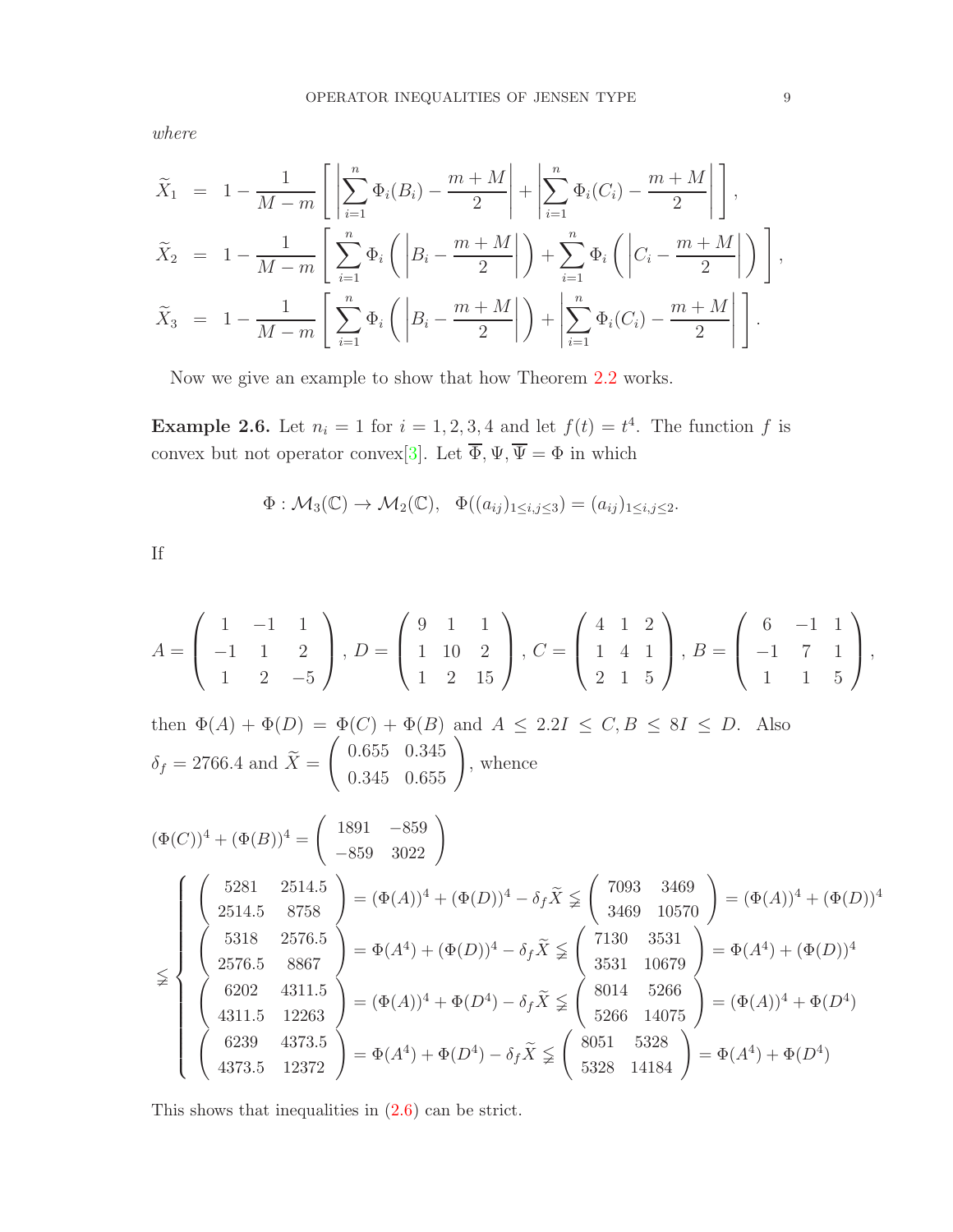Moreover,

$$
(\Phi(A))^4 + \Phi(B^4) - \Phi(A^4) - (\Phi(B))^4 = \begin{pmatrix} 884 & 1735 \\ 1735 & 3396 \end{pmatrix} \geq 0
$$
  

$$
(\Phi(A))^4 + \Phi(B^4) - \Phi(A)^4 - (\Phi(B))^4 = \begin{pmatrix} 921 & 1797 \\ 1797 & 3505 \end{pmatrix} \geq 0
$$
  

$$
\Phi(A^4) + \Phi(B^4) - (\Phi(A))^4 - \Phi(B^4) = \begin{pmatrix} 921 & 1797 \\ 1797 & 3505 \end{pmatrix} \geq 0.
$$

Hence there is no relationship between the right hand sides of inequalities in Corollary [2.5.](#page-7-2)

**Corollary 2.7.** Let f be a convex function on an interval J. Let  $A_i, B_i, C_i, D_i$ ,  $i = 1, \ldots, n$ , be operators in  $\sigma(J)$ . If  $A_i \leq m \leq C_i, B_i \leq M \leq D_i$ ,  $i = 1, \ldots, n$ , for two real numbers  $m < M$  and

<span id="page-9-2"></span>
$$
\sum_{i=1}^{n} (A_i + D_i) = \sum_{i=1}^{n} (C_i + B_i),
$$
\n(2.16)

then

<span id="page-9-0"></span>
$$
f\left(\sum_{i=1}^{n} C_i\right) + f\left(\sum_{i=1}^{n} B_i\right) \leq f\left(\sum_{i=1}^{n} A_i\right) + f\left(\sum_{i=1}^{n} D_i\right) - \delta_{f,n} \widetilde{X}_n,
$$
  

$$
\leq f\left(\sum_{i=1}^{n} A_i\right) + f\left(\sum_{i=1}^{n} D_i\right) \tag{2.17}
$$

and

<span id="page-9-1"></span>
$$
\sum_{i=1}^{n} f(C_i) + \sum_{i=1}^{n} f(B_i) \leq \sum_{i=1}^{n} f(A_i) + \sum_{i=1}^{n} f(D_i) - \delta_f \left( \sum_{i=1}^{n} (\widetilde{C}_i + \widetilde{B}_i) \right)
$$
\n
$$
\leq \sum_{i=1}^{n} f(A_i) + \sum_{i=1}^{n} f(D_i) \tag{2.18}
$$

in which  $\delta_{f,n} = f(nm) + f(nM) - 2f\left(\frac{nm+nM}{2}\right)$  and

$$
\widetilde{X}_n = 1 - \frac{1}{nM - nm} \left[ \left| \sum_{i=1}^n C_i - \frac{nM + nm}{2} \right| + \left| \sum_{i=1}^n B_i - \frac{nM + nm}{2} \right| \right].
$$

If f is concave, then inequalities  $(2.17)$  and  $(2.18)$  are reversed.

*Proof.* We prove only inequality [\(2.17\)](#page-9-0) in the convex case. It follows from  $A_i \leq$  $m \leq C_i, B_i \leq M \leq D_i, (i = 1, \ldots, n)$  that

$$
\sum_{i=1}^{n} A_i \le mnI \le \sum_{i=1}^{n} C_i, \sum_{i=1}^{n} B_i \le MnI \le \sum_{i=1}^{n} D_i.
$$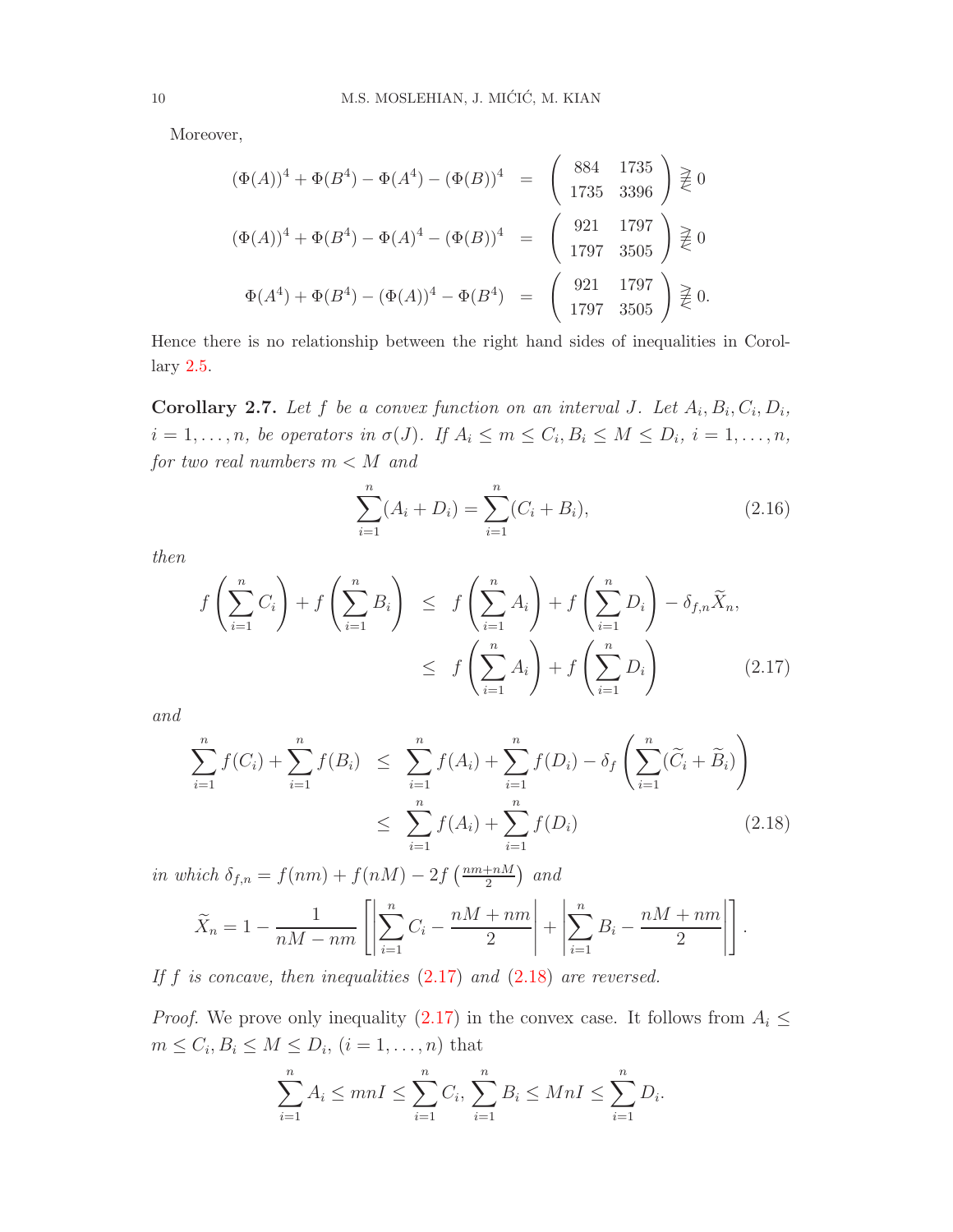Using the same reasoning as in the proof of Theorem [2.2](#page-4-4) we get

$$
f\left(\sum_{i=1}^{n} C_{i}\right) + f\left(\sum_{i=1}^{n} B_{i}\right)
$$
  
\n
$$
\leq \frac{2Mn - \sum_{i=1}^{n} (C_{i} + B_{i})}{Mn - mn} f(mn) + \frac{\sum_{i=1}^{n} (C_{i} + B_{i}) - 2mn}{Mn - mn} f(Mn) - \delta_{f,n} \widetilde{X}_{n}
$$
  
\n
$$
= \frac{2Mn - \sum_{i=1}^{n} (A_{i} + D_{i})}{Mn - mn} f(mn) + \frac{\sum_{i=1}^{n} (A_{i} + D_{i}) - 2mn}{Mn - mn} f(Mn) - \delta_{f,n} \widetilde{X}_{n} \quad \text{(by (2.16))}
$$
  
\n
$$
\leq f\left(\sum_{i=1}^{n} A_{i}\right) + f\left(\sum_{i=1}^{n} D_{i}\right) - \delta_{f,n} \widetilde{X}_{n},
$$

which give the first inequality in [\(2.17\)](#page-9-0). It is easy to see that  $\delta_{f,n}\widetilde{X}_n \geq 0$ , whence the second inequality derived.

## 3. Applications

Using the results in Section 2, we provide some applications which are refinements of some well-known operator inequalities. As the first, we give a refinement of the operator Jensen–Mercer inequality.

**Corollary 3.1.** Let  $\Phi_1, \dots, \Phi_n$  be positive linear maps on  $\mathbb{B}(\mathscr{H})$  with  $\sum_{i=1}^n \Phi_i(I) =$ I and  $B_1, \dots, B_n \in \sigma([m, M])$  for two scalars  $m < M$ . If f is a convex function on  $[m, M]$ , then

$$
f\left(m+M-\sum_{i=1}^{n}\Phi_{i}(B_{i})\right) \leq f(m)+f(M)-\sum_{i=1}^{n}\Phi_{i}(f(B_{i}))-\delta_{f}\widetilde{B}
$$
  

$$
\leq f(m)+f(M)-\sum_{i=1}^{n}\Phi_{i}(f(B_{i})),
$$

where 
$$
\widetilde{B} = 1 - \frac{1}{M-m} \left[ \sum_{i=1}^{n} \Phi_i \left( \left| B_i - \frac{m+M}{2} \right| \right) + \left| \sum_{i=1}^{n} \Phi_i(B_i) - \frac{m+M}{2} \right| \right].
$$

Proof. Clearly  $m \leq B_i \leq M$   $(i = 1, \dots, n)$ . Set  $C_i = M + m - B_i$   $(i =$  $1, \dots, n$ . Then  $m \leq C_i \leq M$  and  $B_i + C_i = m + M$   $(i = 1, \dots, n)$ . Applying inequality (3) of Corollary [2.5](#page-7-2) when  $A_i = mI$  and  $D_i = MI$  we obtain the desired inequalities.  $\Box$ 

The next result provides a refinement of the Petrović inequality for operators.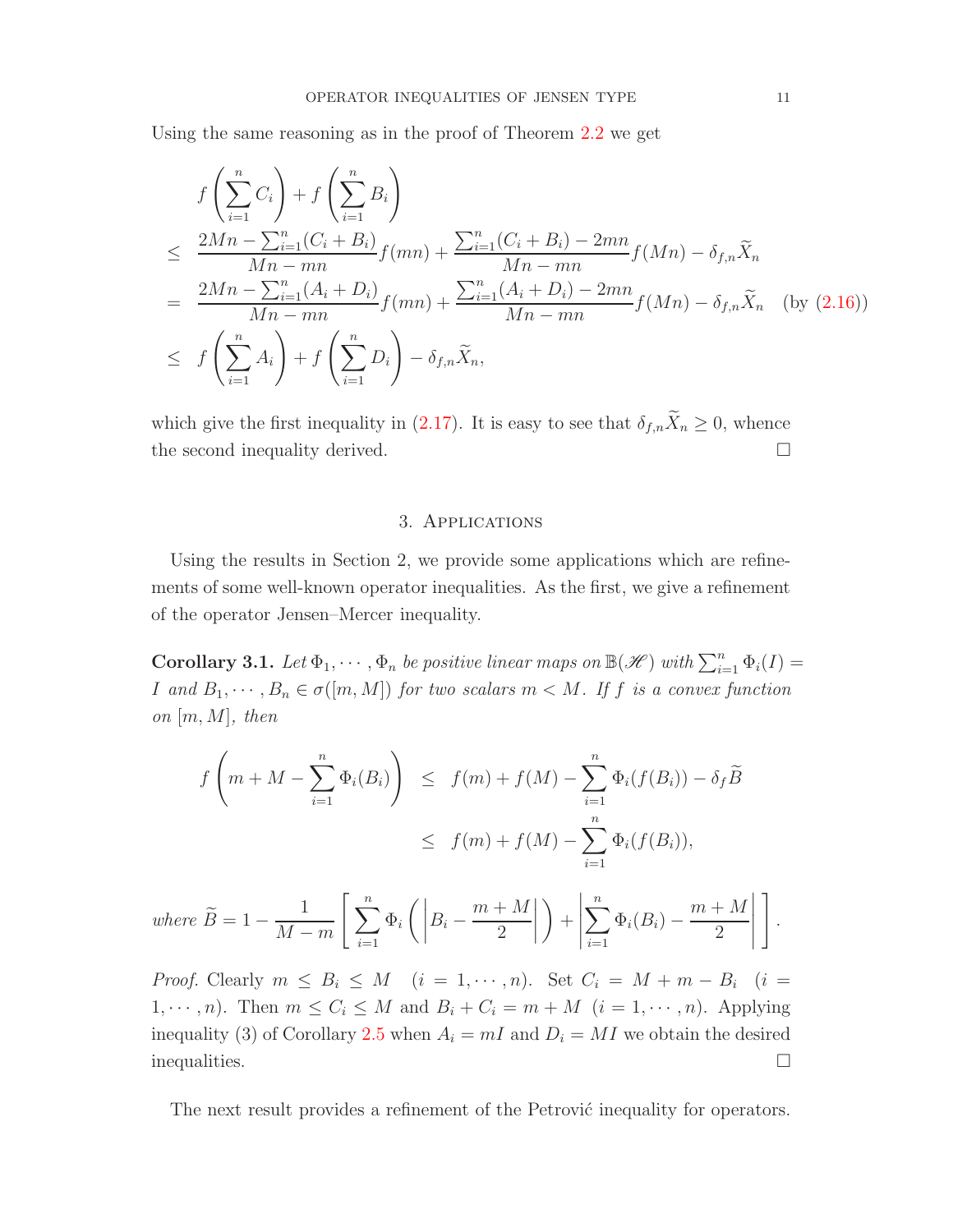**Corollary 3.2.** If  $f : [0, \infty) \to \mathbb{R}$  is a convex function and  $B_1, \dots, B_n$  are positive operators such that  $\sum_{i=1}^{n} B_i = MI$  for some scalar  $M > 0$ , then

$$
\sum_{i=1}^{n} f(B_i) \le f\left(\sum_{i=1}^{n} B_i\right) + (n-1)f(0) - \delta_f \widetilde{B} \le f\left(\sum_{i=1}^{n} B_i\right) + (n-1)f(0),
$$
  
where  $\widetilde{B} = \frac{n}{2} - \sum_{i=1}^{n} \left|\frac{B_i}{M} - \frac{1}{2}\right|$ .

*Proof.* It follows from  $0 \leq B_i \leq M$  that

$$
f(B_i) \leq \frac{M-B_i}{M-0}f(0) + \frac{B_i-0}{M-0}f(M) - \delta_f \widetilde{B_i} \quad (i=1,\cdots,n).
$$

Summing above inequalities over  $i$  we get

$$
\sum_{i=1}^{n} f(B_i) \le \frac{nM - \sum_{i=1}^{n} B_i}{M} f(0) + \frac{\sum_{i=1}^{n} B_i}{M} f(M) - \delta_f \sum_{i=1}^{n} \widetilde{B_i}
$$

$$
= (n-1)f(0) + f\left(\sum_{i=1}^{n} B_i\right) - \delta_f \widetilde{B} \quad \text{(by } \sum_{i=1}^{n} B_i = M)
$$

$$
\le (n-1)f(0) + f\left(\sum_{i=1}^{n} B_i\right) \quad \text{(by } \delta_f \widetilde{B} \ge 0).
$$

where  $B =$  $\overline{n}$ 2  $-\sum_{n=1}^{n}$  $i=1$   $B_i$ M − 1 2 .

As another consequence of Theorem [2.2,](#page-4-4) we present a refinement of the Jensen operator inequality for real convex functions. The authors of [\[9\]](#page-16-6) introduce a subset  $\Omega$  of  $\mathbb{B}_h(\mathscr{H}) \times \mathbb{B}_h(\mathscr{H})$  defined by

$$
\Omega = \left\{ (A, B) \mid A \le m \le \frac{A + B}{2} \le M \le B, \text{ for some } m, M \in \mathbb{R} \right\}.
$$

We have the following result.

<span id="page-11-1"></span>Corollary 3.3. Let  $f$  be a convex function on an interval  $J$  containing  $m, M$ . Let  $\Phi_i$ ,  $i = 1, ..., n$ , be positive linear mappings on  $\mathbb{B}(\mathscr{H})$  with  $\sum_{i=1}^n \Phi_i(I) = I$ . If  $(A_i, D_i) \in \Omega$ ,  $i = 1, \ldots, n$ , then

<span id="page-11-0"></span>
$$
f\left(\sum_{i=1}^{n} \Phi_i\left(\frac{A_i + D_i}{2}\right)\right) \leq \sum_{i=1}^{n} \Phi_i\left(\frac{f(A_i) + f(D_i)}{2}\right) - \delta_f \widetilde{X}
$$
  

$$
\leq \sum_{i=1}^{n} \Phi_i\left(\frac{f(A_i) + f(D_i)}{2}\right), \tag{3.1}
$$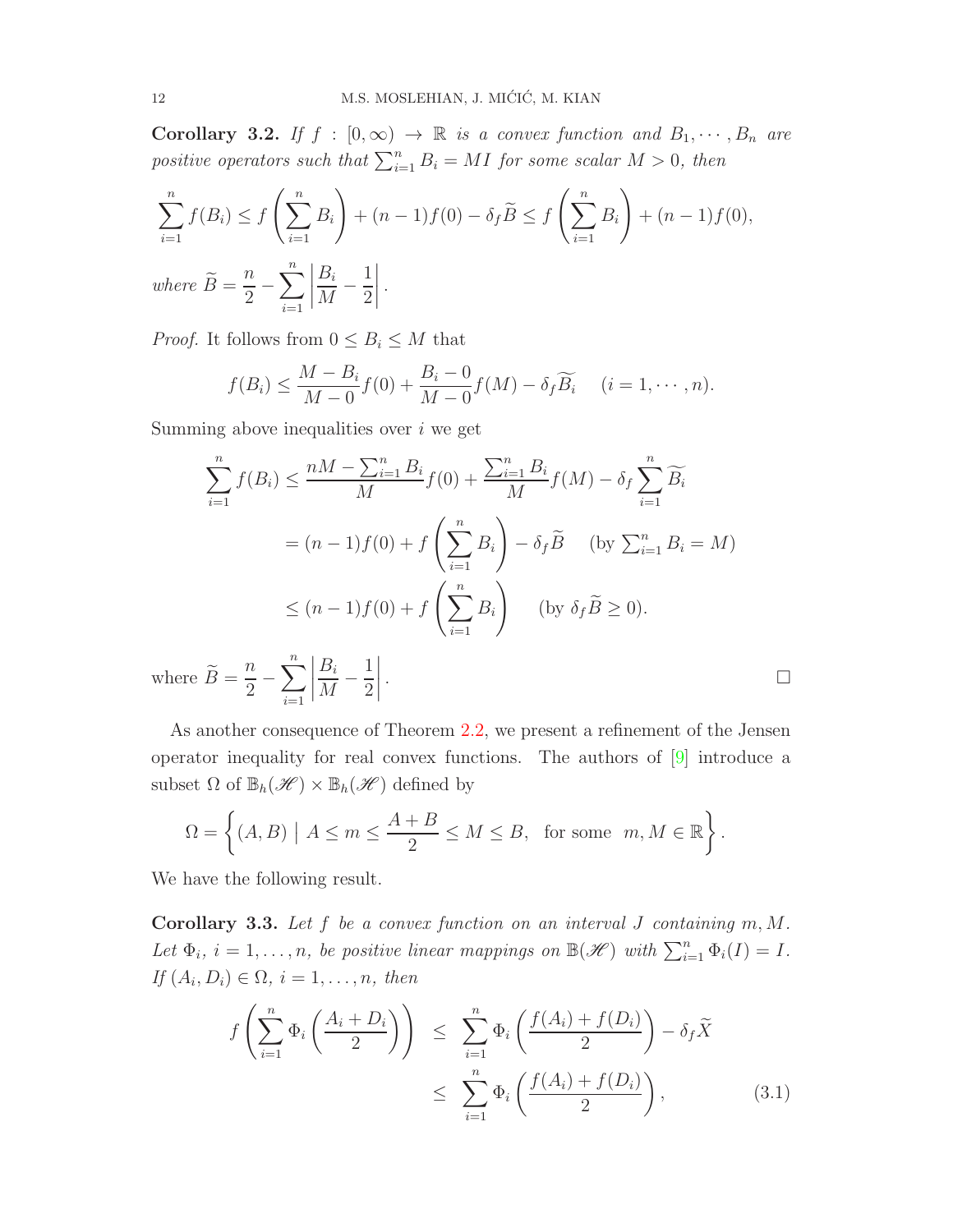where

$$
\widetilde{X} = \frac{1}{2} - \frac{1}{M-m} \left| \sum_{i=1}^{n} \Phi_i \left( \frac{A_i + D_i}{2} \right) - \frac{m+M}{2} \right|.
$$

If  $f$  is concave, then inequalities in  $(3.1)$  are reversed.

*Proof.* Putting  $B_i = C_i = \frac{A_i + D_i}{2}$  $\frac{1+D_i}{2}$  and using inequality (1) of Corollary [2.5,](#page-7-2) we conclude the desired result.  $\hfill \square$ 

Note that utilizing Corollary [2.5,](#page-7-2) we even be able to obtain a converse of the Jensen operator inequality. For this end, under the assumptions in the Corollary [3.3](#page-11-1) we have

$$
\sum_{i=1}^{n} \Phi_i \left( f\left(\frac{A_i + D_i}{2}\right) \right) \leq \frac{1}{2} \left[ f\left(\sum_{i=1}^{n} \Phi_i(A_i)\right) + f\left(\sum_{i=1}^{n} \Phi_i(D_i)\right) \right] - \delta_f \widetilde{X}
$$

$$
\leq \frac{1}{2} \left[ f\left(\sum_{i=1}^{n} \Phi_i(A_i)\right) + f\left(\sum_{i=1}^{n} \Phi_i(D_i)\right) \right], \qquad (3.2)
$$

where

$$
\widetilde{X} = \frac{1}{2} - \frac{1}{M-m} \sum_{i=1}^{n} \Phi_i \left( \left| \frac{A_i + D_i}{2} - \frac{m+M}{2} \right| \right).
$$

Note that the function  $f$  need not to be operator convex. Let us give an example to illustrate these inequalities.

**Example 3.4.** Let  $n = 1$  and the unital positive linear map  $\Phi : \mathcal{M}_3(\mathbb{C}) \to \mathcal{M}_2(\mathbb{C})$ be defined by

<span id="page-12-0"></span>
$$
\Phi((a_{ij})_{1 \le i,j \le 3}) = (a_{ij})_{1 \le i,j \le 2}
$$

for each  $A = (a_{ij})_{1 \le i,j \le 3} \in M_3(\mathbb{C})$ . Consider the convex function  $f(t) = e^t$  on  $[0, \infty)$ . If

$$
A = \begin{pmatrix} 1 & -1 & 0 \\ -1 & 1 & 0 \\ 0 & 0 & 1 \end{pmatrix} \qquad D = \begin{pmatrix} 7 & -1 & 0 \\ -1 & 6 & 0 \\ 0 & 0 & 7 \end{pmatrix},
$$

then  $0 \le A \le 2I \le \frac{A+D}{2} \le 5I \le D$ , i.e.,  $(A, D) \in \Omega$ . Hence it follows from  $(3.1)$ that

$$
f\left(\Phi\left(\frac{A+D}{2}\right)\right) = \begin{pmatrix} 79.8 & -50.5 \\ -50.5 & 54.6 \end{pmatrix} \not\ge \begin{pmatrix} 759.2 & -399 \\ -399 & 344 \end{pmatrix} = \Phi\left(\frac{f(A) + f(D)}{2}\right) - \delta_f \widetilde{X}
$$

$$
\not\ge \begin{pmatrix} 768.2 & -408 \\ -408 & 362 \end{pmatrix} = \Phi\left(\frac{f(A) + f(D)}{2}\right),
$$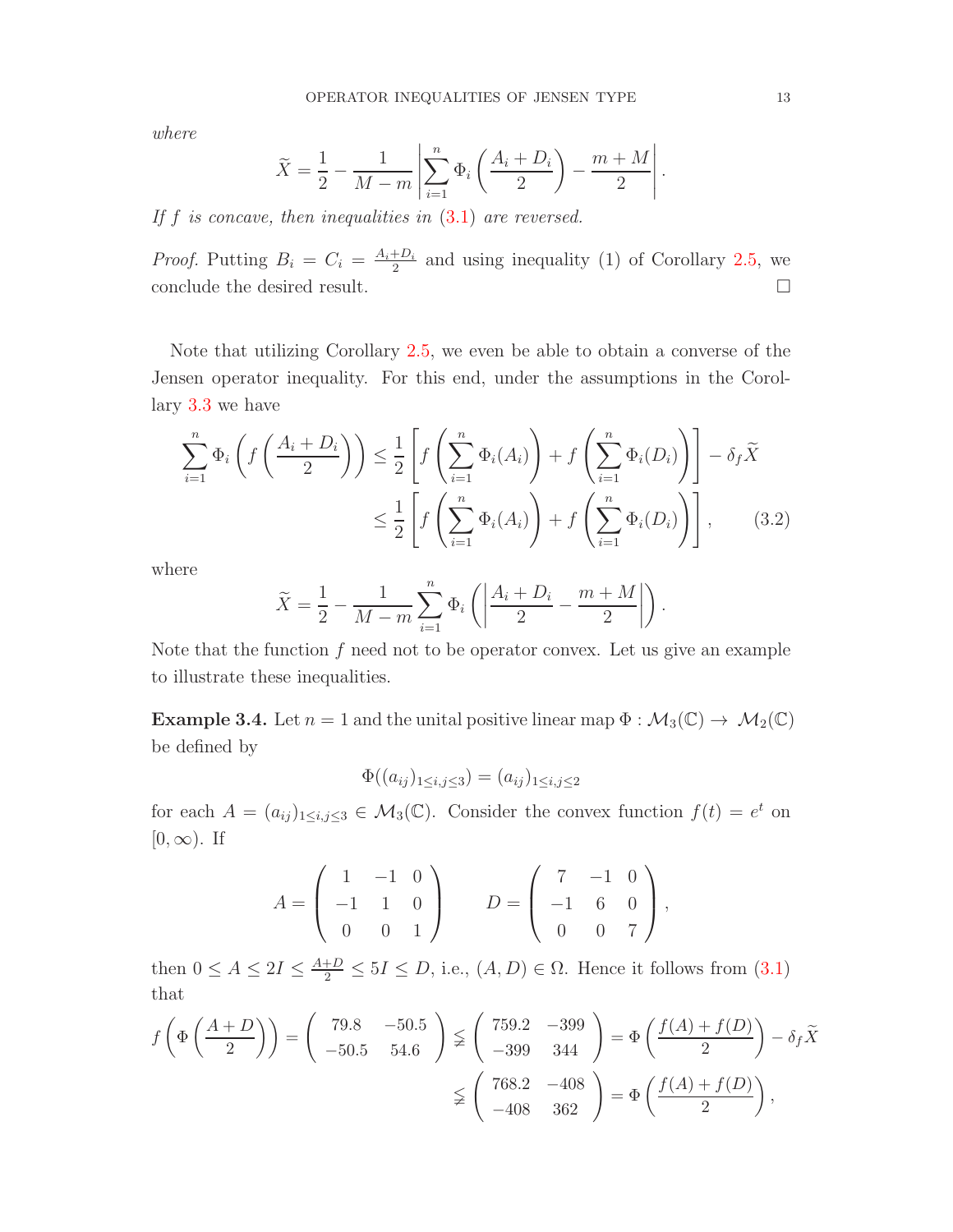in which 
$$
\delta_f = 89.6
$$
 and  $\tilde{X} = \begin{pmatrix} 0.1 & 0.1 \\ 0.1 & 0.2 \end{pmatrix}$ .

It should be mentioned that in the case when  $f$  is operator convex, under the assumptions in Corollary [3.3](#page-11-1) we have even more:

$$
f\left(\sum_{i=1}^{n} \Phi_{i}\left(\frac{A_{i}+D_{i}}{2}\right)\right) \leq \sum_{i=1}^{n} \Phi_{i}\left(f\left(\frac{A_{i}+D_{i}}{2}\right)\right) \quad \text{(by the Jensen inequality)}
$$
\n
$$
\leq \frac{1}{2} \left[ f\left(\sum_{i=1}^{n} \Phi_{i}(A_{i})\right) + f\left(\sum_{i=1}^{n} \Phi_{i}(D_{i})\right) \right] - \delta_{f} \widetilde{X} \quad \text{(by (3.2))}
$$
\n
$$
\leq \frac{1}{2} \left[ \sum_{i=1}^{n} \Phi_{i}(f(A_{i}) + f(D_{i})) \right] - \delta_{f} \widetilde{X} \quad \text{(by the Jensen inequality)}
$$
\n
$$
\leq \sum_{i=1}^{n} \Phi_{i}\left(\frac{f(A_{i}) + f(D_{i})}{2}\right) \quad \text{(since } \delta_{f} \widetilde{X} \geq 0).
$$

**Corollary 3.5.** If f is a convex function on an interval J containing  $m, M$ , then

<span id="page-13-0"></span>
$$
f(\lambda A + (1 - \lambda)D) \leq \lambda f(A) + (1 - \lambda)f(D) - \delta_f X
$$
  
 
$$
\leq \lambda f(A) + (1 - \lambda)f(D)
$$
 (3.3)

for all  $(A, D) \in \Omega$  and all  $\lambda \in [0, 1]$ , where  $\widetilde{X} = \frac{1}{2}$ 2 − 1  $M - m$   $A + D - M - m$ 2 . If f is concave, then inequality  $(3.3)$  is reversed.

*Proof.* Put  $n = 1$  and let  $\Phi$  be the identity map in Corollary [3.3](#page-11-1) to get f  $\bigwedge A + D$ 2  $\setminus$ ≤  $f(A) + f(D)$  $\frac{1}{2}$  -  $\delta_f X \leq$  $f(A) + f(D)$ 2

for any  $(A, D) \in \Omega$ , which implies [\(3.3\)](#page-13-0) by the continuity of f.

<span id="page-13-1"></span>

Regarding to obtain an operator version of  $(3.4)$ , it is shown in [\[9\]](#page-16-6) that if  $f : [0, \infty) \to [0, \infty)$  is a convex function with  $f(0) \leq 0$ , then

$$
f(A) + f(B) \le f(A + B) \tag{3.4}
$$

for all strictly positive operators A, B for which  $A \leq M \leq A + B$  and  $B \leq M \leq$  $A + B$  for some scalar M. We give a refined extension of this result as follows.

**Theorem 3.6.** If  $f : [0, \infty) \to \mathbb{R}$  is a convex function with  $f(0) \leq 0$  then

<span id="page-13-2"></span>
$$
\sum_{i=1}^{n} f(C_i) \le f\left(\sum_{i=1}^{n} C_i\right) - \delta_f \sum_{i=1}^{n} \widetilde{C}_i \le f\left(\sum_{i=1}^{n} C_i\right) \tag{3.5}
$$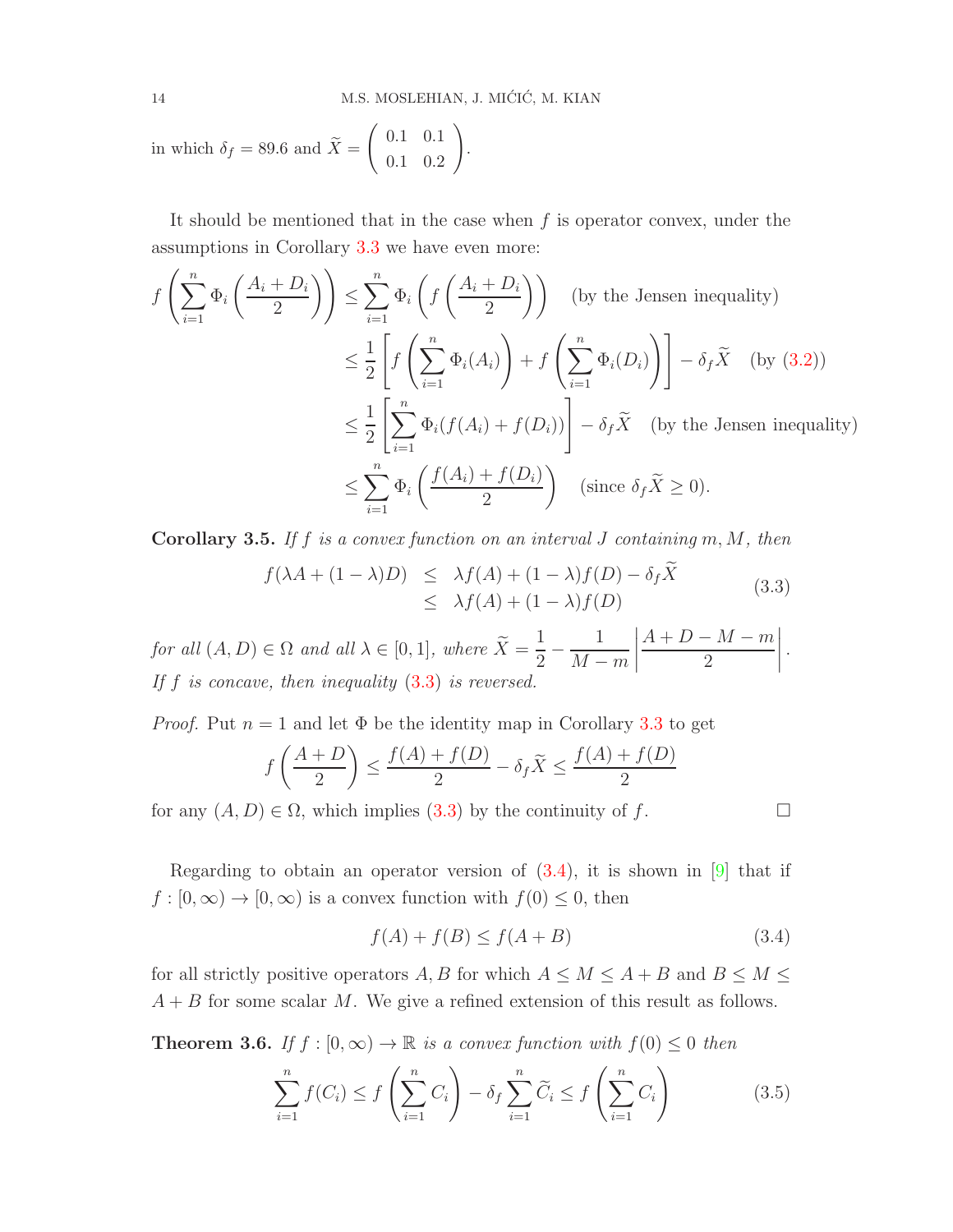for all positive operators  $C_i$  such that  $C_i \leq M \leq \sum_{i=1}^n C_i$   $(i = 1, ..., n)$  for some scalar  $M \geq 0$ . If f is concave, then the reverse inequality is valid in [\(3.5\)](#page-13-2).

In particular, if f is convex, then

$$
f(A) + f(B) \le f(A + B) - \delta_f \widetilde{X} \le f(A + B)
$$

for all positive operators  $A, B$  such that  $A \leq MI \leq A + B$  and  $B \leq MI \leq A + B$ for some scalar  $M \geq 0$ , where  $X = 1 \begin{array}{|c|c|} \hline \multicolumn{1}{|c|}{3} & \multicolumn{1}{|c|}{4} \multicolumn{1}{|c|}{5} \multicolumn{1}{|c|}{6} \multicolumn{1}{|c|}{6} \multicolumn{1}{|c|}{6} \multicolumn{1}{|c|}{6} \multicolumn{1}{|c|}{6} \multicolumn{1}{|c|}{6} \multicolumn{1}{|c|}{6} \multicolumn{1}{|c|}{6} \multicolumn{1}{|c|}{6} \multicolumn{1}{|c|}{6} \multicolumn{1}{|c|}{6} \multicolumn{1}{|c|}{6} \multicolumn{1}{|c|$ A M − 1 2     −  $\begin{array}{|c|c|} \hline \multicolumn{1}{|c|}{3} & \multicolumn{1}{|c|}{4} \multicolumn{1}{|c|}{5} \multicolumn{1}{|c|}{6} \multicolumn{1}{|c|}{6} \multicolumn{1}{|c|}{6} \multicolumn{1}{|c|}{6} \multicolumn{1}{|c|}{6} \multicolumn{1}{|c|}{6} \multicolumn{1}{|c|}{6} \multicolumn{1}{|c|}{6} \multicolumn{1}{|c|}{6} \multicolumn{1}{|c|}{6} \multicolumn{1}{|c|}{6} \multicolumn{1}{|c|}{6} \multicolumn{1}{|c|$ B M − 1 2 .

*Proof.* Without loss of generality let  $M > 0$ . Lemma [2.1](#page-3-2) implies that

$$
f(C_i) \leq \frac{MI - C_i}{M - 0} f(0) + \frac{C_i}{M - 0} f(M) - \delta_f \widetilde{C}_i = \frac{C_i}{M} f(M) - \delta_f \widetilde{C}_i \quad (i = 1, \dots, n)
$$

since  $f(0) \leq 0$ . Summing the above inequalities over i we get

<span id="page-14-1"></span><span id="page-14-0"></span>
$$
\sum_{i=1}^{n} f(C_i) \le \frac{\sum_{i=1}^{n} C_i}{M} f(M) - \delta_f \sum_{i=1}^{n} \widetilde{C}_i.
$$
 (3.6)

Since the spectrum of  $\sum_{i=1}^{n} C_i$  is contained in  $[M, \infty) \subset [0, \infty) \setminus [0, M)$ , we have

$$
f\left(\sum_{i=1}^{n} C_i\right) \ge \frac{MI - \sum_{i=1}^{n} C_i}{M - 0} f(0) + \frac{\sum_{i=1}^{n} C_i}{M - 0} f(M)
$$
  

$$
\ge \frac{\sum_{i=1}^{n} C_i}{M} f(M) \quad \text{(since } MI \le \sum_{i=1}^{n} C_i \text{ and } f(0) \le 0\text{)}.
$$
 (3.7)

Combining two inequalities  $(3.6)$  and  $(3.7)$ , we reach to the desired inequality  $(3.5)$ .

<span id="page-14-3"></span>**Theorem 3.7.** Let  $A, B, C, D \in \sigma(J)$  such that  $A \leq m \leq B, C \leq M \leq D$  for two real numbers  $m < M$ . If f is a convex function on J and any one of the following conditions

(i) 
$$
B + C \le A + D
$$
 and  $f(m) \le f(M)$   
\n(ii)  $A + D \le B + C$  and  $f(M) \le f(m)$ 

is satisfied, then

<span id="page-14-2"></span>
$$
f(B) + f(C) \le f(A) + f(D) - \delta_f \tilde{X} \le f(A) + f(D),
$$
\n
$$
(3.8)
$$
\n
$$
where \ \tilde{X} = 1 - \frac{1}{M - m} \left( \left| B - \frac{M + m}{2} \right| + \left| C - \frac{M + m}{2} \right| \right).
$$
\n
$$
If \ f \ is \ concave \ and \ any \ one \ of \ the \ following \ conditions
$$
\n
$$
(iii) \ B + C \le A + D \quad and \quad f(M) \le f(m)
$$
\n
$$
(iv) \ A + D \le B + C \quad and \quad f(m) \le f(M)
$$

is satisfied, then inequality [\(3.8\)](#page-14-2) is reversed.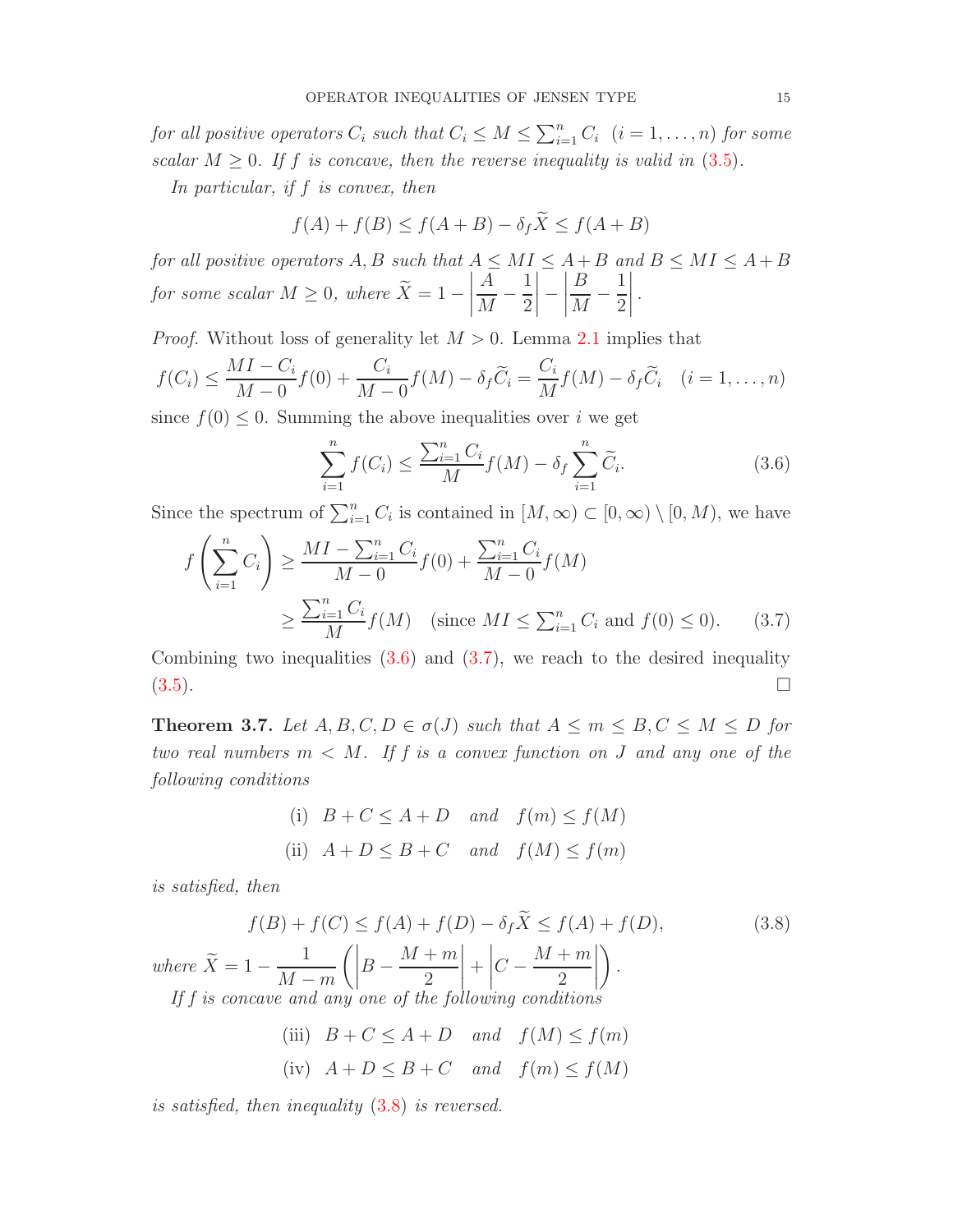*Proof.* Let  $f$  be convex and (i) is valid. It follows from Lemma [2.1](#page-3-2) that

$$
f(B) \le \frac{f(M) - f(m)}{M - m}B + \frac{f(m)M - f(M)m}{M - m} - \delta_f \left(\frac{1}{2} - \frac{1}{M - m} \middle| B - \frac{M + m}{2} \middle| \right)
$$

and

$$
f(C) \le \frac{f(M) - f(m)}{M - m}C + \frac{f(m)M - f(M)m}{M - m} - \delta_f \left(\frac{1}{2} - \frac{1}{M - m}\left|C - \frac{M + m}{2}\right|\right).
$$

Summing above inequalities we get

$$
f(B) + f(C) \le \frac{f(M) - f(m)}{M - m}(B + C) + 2 \frac{f(m)M - f(M)m}{M - m} - \delta_f \tilde{X}
$$
  
\n
$$
\le \frac{f(M) - f(m)}{M - m}(A + D) + 2 \frac{f(m)M - f(M)m}{M - m} - \delta_f \tilde{X}
$$
 (by (i))  
\n
$$
= \frac{f(M) - f(m)}{M - m}A + \frac{f(m)M - f(M)m}{M - m}
$$
  
\n
$$
+ \frac{f(M) - f(m)}{M - m}D + \frac{f(m)M - f(M)m}{M - m} - \delta_f \tilde{X}
$$
  
\n
$$
\le f(A) + f(D) - \delta_f \tilde{X}
$$
 (by (2.8) and (2.9))  
\n
$$
\le f(A) + f(D)
$$
 (by  $\delta_f \tilde{X} \ge 0$ )

The other cases can be verified similarly.  $\Box$ 

Applying the above theorem to the power functions we get

Corollary 3.8. Let  $A, B, C, D \in \mathbb{B}_h(\mathcal{H})$  be such that  $I \leq A \leq m \leq B, C \leq \mathcal{H}$  $M \leq D$  for two real numbers  $m < M$ . If one of the following conditions

(i) 
$$
B + C \le A + D
$$
 and  $p \ge 1$   
\n(ii)  $A + D \le B + C$  and  $p \le 0$ 

is satisfied, then

$$
B^p + C^p \le A^q + D^q - \delta_p \widetilde{X} \le A^q + D^q
$$

for each  $q \geq p$ , where

$$
\delta_p = m^p + M^p - 2\left(\frac{m+M}{2}\right)^p, \quad \tilde{X} = 1 - \frac{1}{M-m} \left( \left| B - \frac{M+m}{2} \right| + \left| C - \frac{M+m}{2} \right| \right).
$$

*Proof.* Let (i) be valid. Applying Theorem [3.7](#page-14-3) for  $f(t) = t^p$ , it follows

$$
Bp + Cp \le Ap + Dp - \delta_p \tilde{X}
$$
  
\n
$$
\le Aq + Dq - \delta_p \tilde{X} \qquad \text{(by } q \ge p\text{)}
$$
  
\n
$$
\le Aq + Dq \qquad \text{(by } \delta_p \tilde{X} \ge 0 \text{ )}
$$

The other cases may be verified similarly.  $\Box$